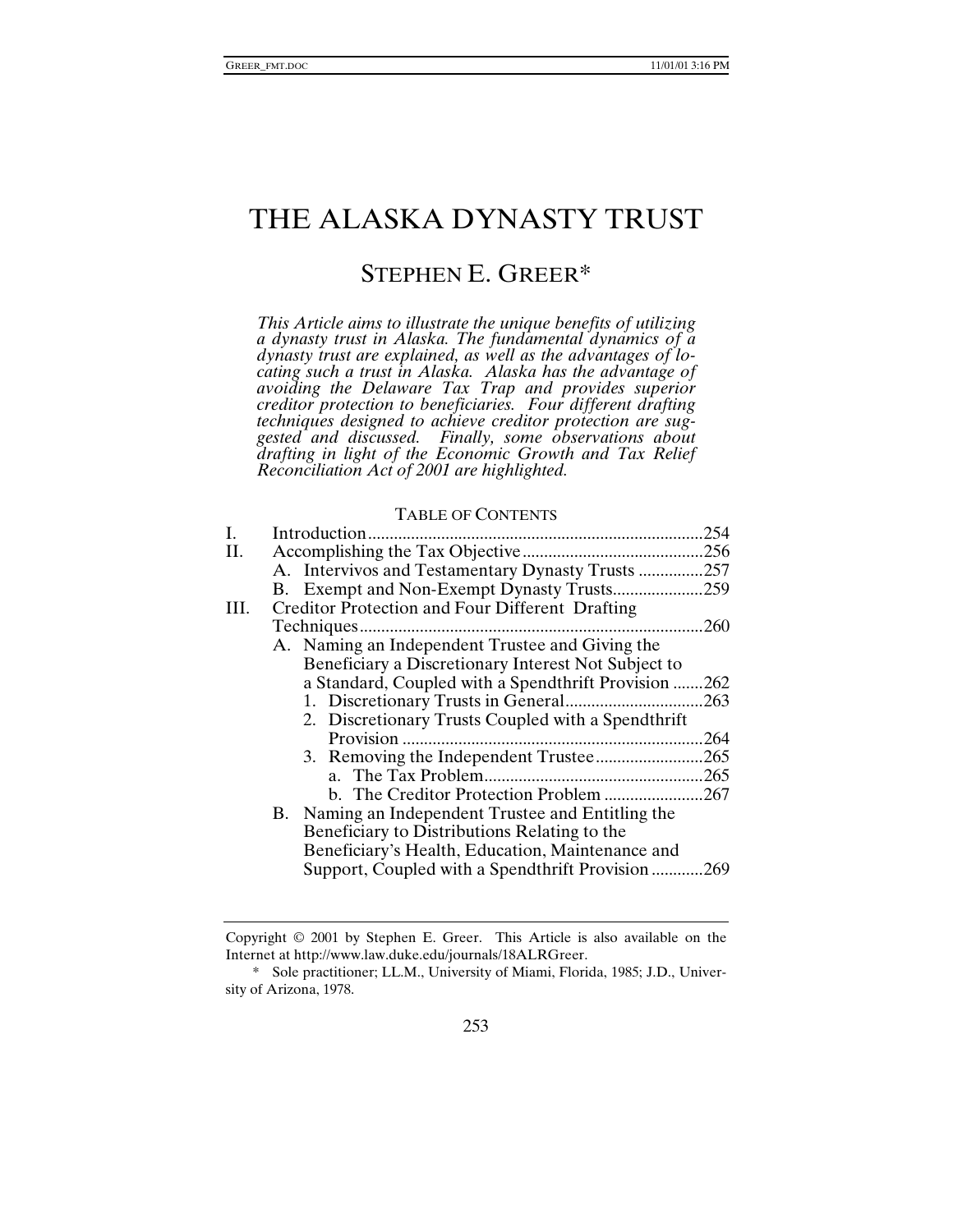|      | C. Naming the Beneficiary as Trustee and Giving the       |      |
|------|-----------------------------------------------------------|------|
|      | Beneficiary a Discretionary Interest Limited to an        |      |
|      | Ascertainable Standard Relating to a Beneficiary's        |      |
|      | Health, Education, Maintenance and Support,               |      |
|      | Coupled with a Spendthrift Provision                      | 271  |
|      | D. A Blended Approach with an Independent Trustee         |      |
|      | as Either a Successor Trustee or an Originally            |      |
|      |                                                           | .273 |
| IV.  |                                                           | .274 |
|      | A. Powers of Appointment and Creditor Claims274           |      |
|      | B. Powers of Appointment and the Delaware Tax Trap276     |      |
|      | C. Evolvement of Alaska Law to Avoid the Delaware         |      |
|      | Tax Trap                                                  | 278  |
| V.   | Will Alaska Law Control the Rule Against Perpetuities     |      |
|      | and Spendthrift Issue for a Non-Resident Beneficiary? 282 |      |
|      |                                                           |      |
|      |                                                           |      |
|      | C. Does Alaska Statutes Section 13.36.035(c) Impose       |      |
|      | an Additional Requirement Before Alaska Law               |      |
|      |                                                           | 283  |
| VI.  |                                                           | .285 |
| VII. |                                                           | .285 |
|      |                                                           |      |

#### I. INTRODUCTION

The purpose of this Article is to familiarize the unacquainted with dynasty trusts and the unique advantages that Alaska has over other dynasty jurisdictions. The Alaskan advantages, which allow taxpayers to avoid the Delaware Tax Trap and afford greater creditor protection to beneficiaries, are discussed in detail. The passage of the Economic Growth and Tax Relief Reconciliation Act of 2001 ("EGTRRA")<sup>1</sup> has made dynasty trusts a centerpiece of estate planning. Dynasty trusts have come to the forefront because many estate planning practitioners feel estate and generationskipping taxes will not be repealed, or if repeal does occur, these taxes will once again reappear. If assets can be transferred tax-free to a dynasty trust prior to the re-enactment of new estate tax legislation, then these assets might escape any future estate and generation-skipping tax.<sup>2</sup> The focus of this Article is an Alaskan third-

<sup>1.</sup> Economic Growth and Tax Relief Reconciliation Act of 2001, Pub. L. No. 107-16, 115 Stat. 70 (2001).

<sup>2.</sup> This assumes any future estate and generation-skipping tax would not be retroactively imposed. If a retroactive tax was imposed, it would be difficult to challenge as the courts have repeatedly upheld retroactive tax legislation against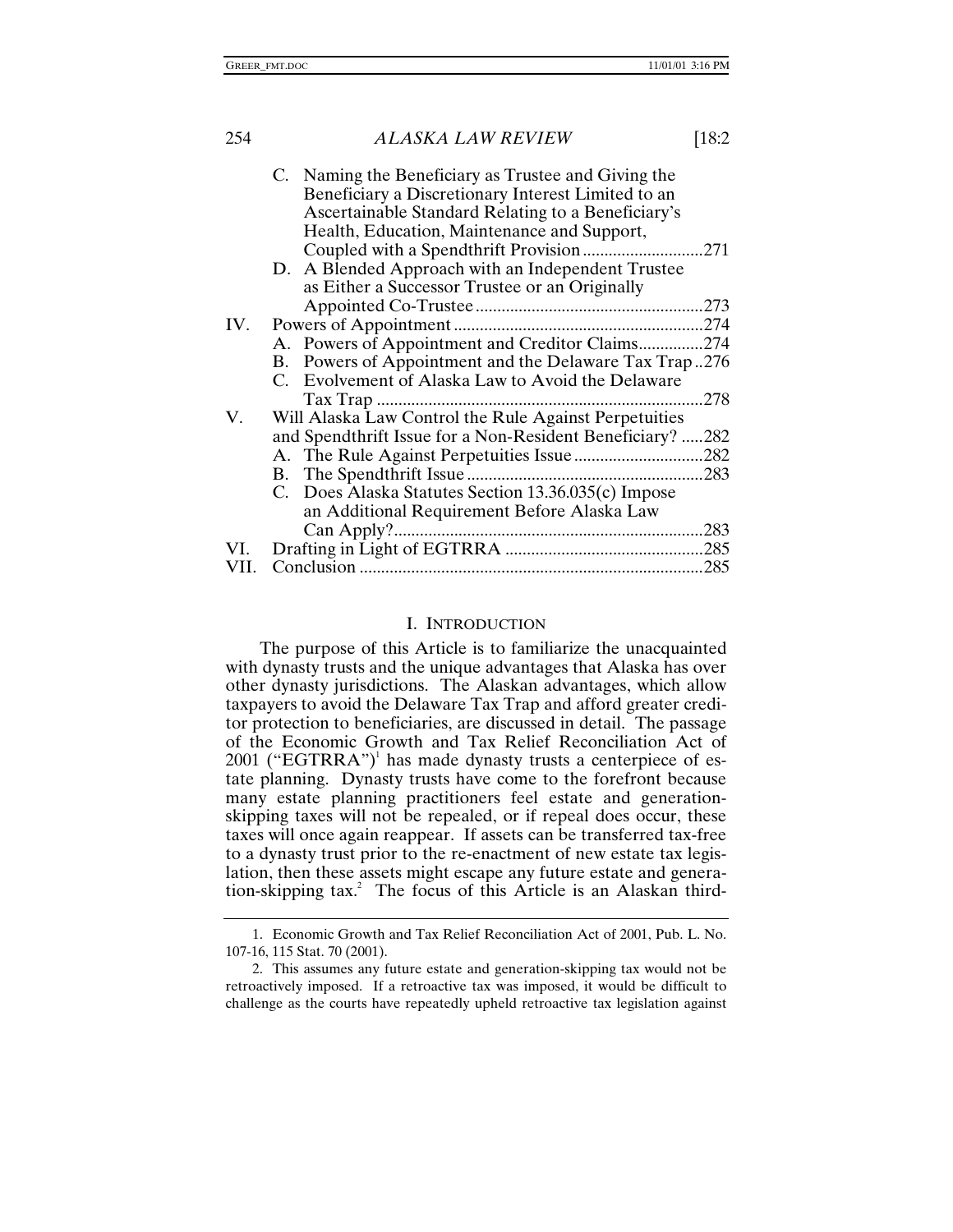party settled trust, where an Alaskan settlor establishes a trust (most typically at death, but it can also be established during life) for the benefit of individuals other than himself. The Alaskan selfsettled trust, where the settlor is retained as a discretionary beneficiary, will not be discussed.<sup>3</sup>

A dynasty trust is an irrevocable trust intended to benefit successive generations of beneficiaries. The settlor of a dynasty trust usually has two objectives. The first objective is to protect the assets for the longest possible period of time from the eroding effect of federal transfer taxes while making the assets available for future generations. These transfer taxes are the federal gift tax, the estate tax and the generation-skipping tax. The second objective is to protect the trust assets from claims that may be brought by a beneficiary's creditors. To accomplish both objectives, the assets must be permitted to continue in trust.

Under the Rule Against Perpetuities, beneficial interests must at some point vest and the trust assets be distributed to the beneficiaries. Once the assets are distributed to the beneficiaries, both transfer tax and creditor protection are lost. As a result, dynasty trusts work best in states, such as Alaska, that have either abolished or extended the Rule Against Perpetuities. Other states that have eliminated the Rule include Arizona, Colorado, Delaware, Idaho, Illinois, Maine, Maryland, Missouri, New Jersey, Ohio, Rhode Island, South Dakota, Wisconsin, and Virginia.<sup>4</sup> Florida ex-

3. The self-settled trust permitted under Alaska law has been the subject of extensive commentary. *See, e.g.*, R. Hompesch II, *Domestic Asset Protection Trusts: More Might Than First Appears*, 1 ASSET PROTECTION JOURNAL, #2 at 19; G. Rothschild, D. Rubin, & J. Blattmachr, *Self-Settled Spendthrift Trusts*: *Should a Few Bad Apples Spoil the Bunch?*, 32 VAND. J. TRANSNAT'L L. 763 (1999).

4. ARIZ. REV. STAT. § 14-2901 (2000); COLO. REV. STAT. § 10-15-120 (2000); DEL. CODE ANN. tit. 25, § 503 (2000); IDAHO CODE § 55-111 (Michie 2000); 765 ILL. COMP. STAT. 305/4 (2001); ME. REV. STAT. ANN. tit. 33, §101-A (West 2000); MD. CODE ANN., EST. & TRUSTS §11-102 (2000); Act of May 18, 2001, sec. A 2001 Mo. Legis. Serv. 3, 563 (West) (to be codified at MO. REV. STAT. § 456.236); N.J. STAT. ANN. § 46:2F-9 (West 2001); OHIO REV. CODE ANN. § 2131.09 (Anderson

due process challenges. For example, a provision in 26 U.S.C. § 2057, enacted in December 1987, but retroactive to October 1986, which set forth qualifications for the deduction of the sale of employer securities by the executor of an estate to an employee stock-ownership plan was upheld. United States v. Carlton, 512 U.S. 26 (1994). In addition, a retroactive increase in the estate and gift tax rates under the Omnibus Budget Reconciliation Act of 1993 was upheld where there was a retroactive restoration of the maximum estate and gift tax rates of 55% and 53%, although the maximum rates had been reduced to 50% approximately seven months earlier. Quarty v. United States, 170 F.3d 961 (9th Cir. 1999); NationsBank v. United States, 44 Fed. Cl. 661, 666 (1999).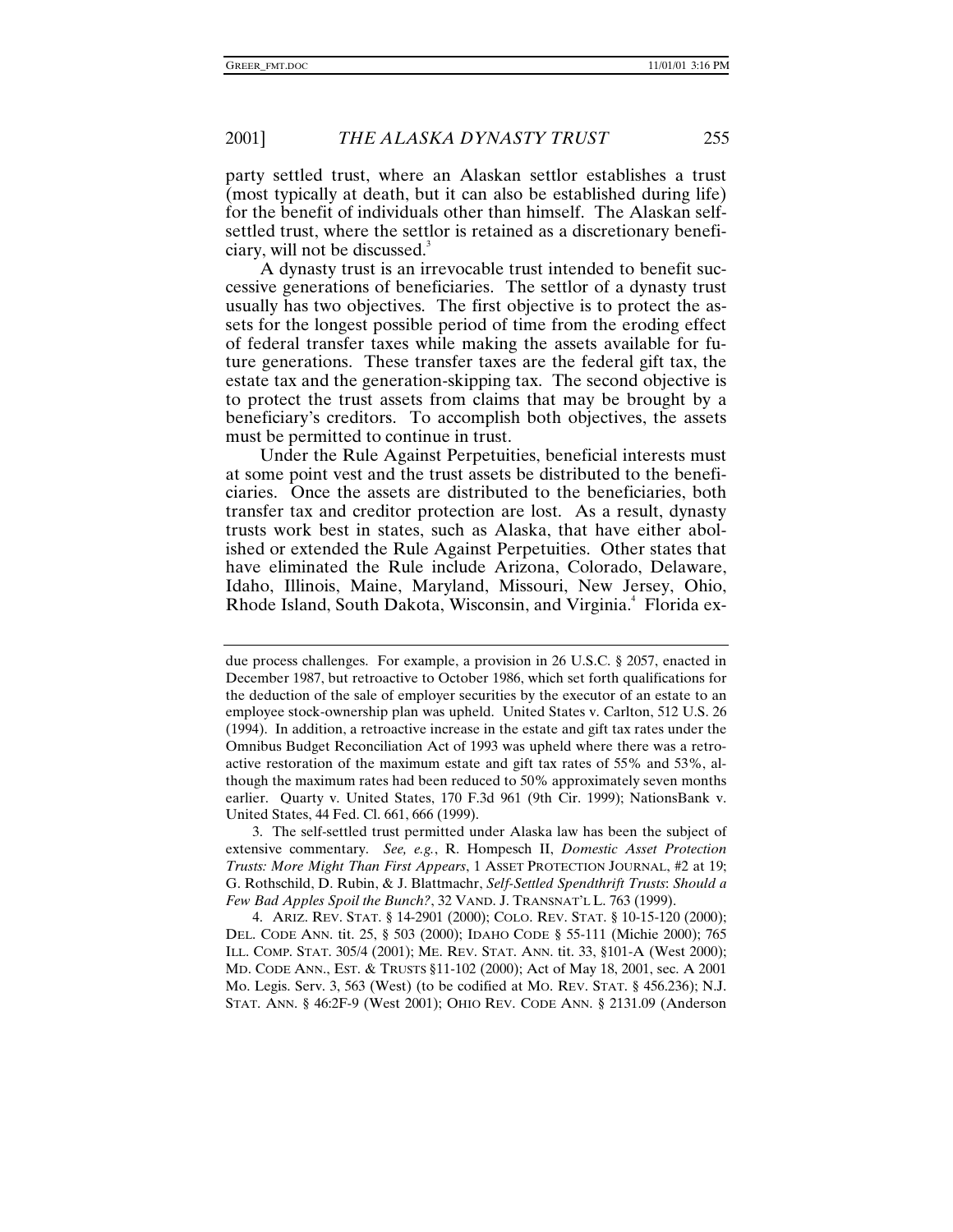tended the "wait and see" period set forth in its version of the Uniform Statutory Rule Against Perpetuities ("USRAP") from 90 years to 360 years,<sup>5</sup> and Washington extended this period to 150 years.<sup>6</sup>

On April 2, 1997, Alaska effectively eliminated its Rule Against Perpetuities with regard to beneficial interests held in trust, but only where all or part of the income or principal of the trust could be distributed at the trustee's discretion to a person who was living when the trust was created.<sup>7</sup> Thus, the door opened for Alaska dynasty trusts. As will be discussed, Alaska's Rule Against Perpetuities statute was amended in 2000 and again in 2001. Nonetheless, it can still be said that Alaska has abolished the Rule except in a very limited circumstance where it has been extended to 1000 years. Because dynasty trusts provide enormous advantages for the beneficiaries, repeal legislation of this type is a growing trend. In the meantime, states that have not enacted similar dynasty trust legislation face the threat of having their capital base eroded as individuals move their assets into jurisdictions such as Alaska that permit dynasty trusts.

# II. ACCOMPLISHING THE TAX OBJECTIVE

The diminishing effect of the federal transfer tax can be demonstrated by a simple illustration. Assume \$1 million is placed in trust and the assets grow at an annual after-tax return of 5%. Assume further that this amount is distributed outright, and that every thirty years the assets are passed on to a succeeding generation but are subject to an estate tax rate of  $50\%$ .<sup>8</sup> After 120 years, \$1 million would grow to \$21,806,999. However, if \$1 million were held in a trust, without the beneficiaries having sufficient rights of

<sup>2001);</sup> R.I. GEN. LAWS § 34-11-38 (2000); S.D. CODIFIED LAWS § 43-6-3 (Michie 2001); WIS. STAT. § 700.16 (2000); VA. CODE ANN. § 55-13.3 (Michie 2001).

<sup>5.</sup> FLA. STAT. ch. 737.4032 (2000).

<sup>6.</sup> WASH. REV. CODE § 11.98.130 (2001).

<sup>7.</sup> ALASKA STAT. § 34.27.050(a)(3) (Michie 1997).

<sup>8.</sup> It should be noted that section  $511(c)$  of EGTRRA reduces the top estate tax rate from 55% to 50% in the year 2002, and this rate is thereafter reduced by one percentage point each succeeding year. In the year 2007, the top rate will be 45%, and it will stay at this rate until 2010 at which point the estate tax will be repealed. The estate tax will be resurrected in 2011, and the highest rate will once again be 55%. Economic Growth and Tax Relief Reconciliation Act of 2001, Pub. L. No. 107-16, § 511(a)-(c), 115 Stat. 70 (2001).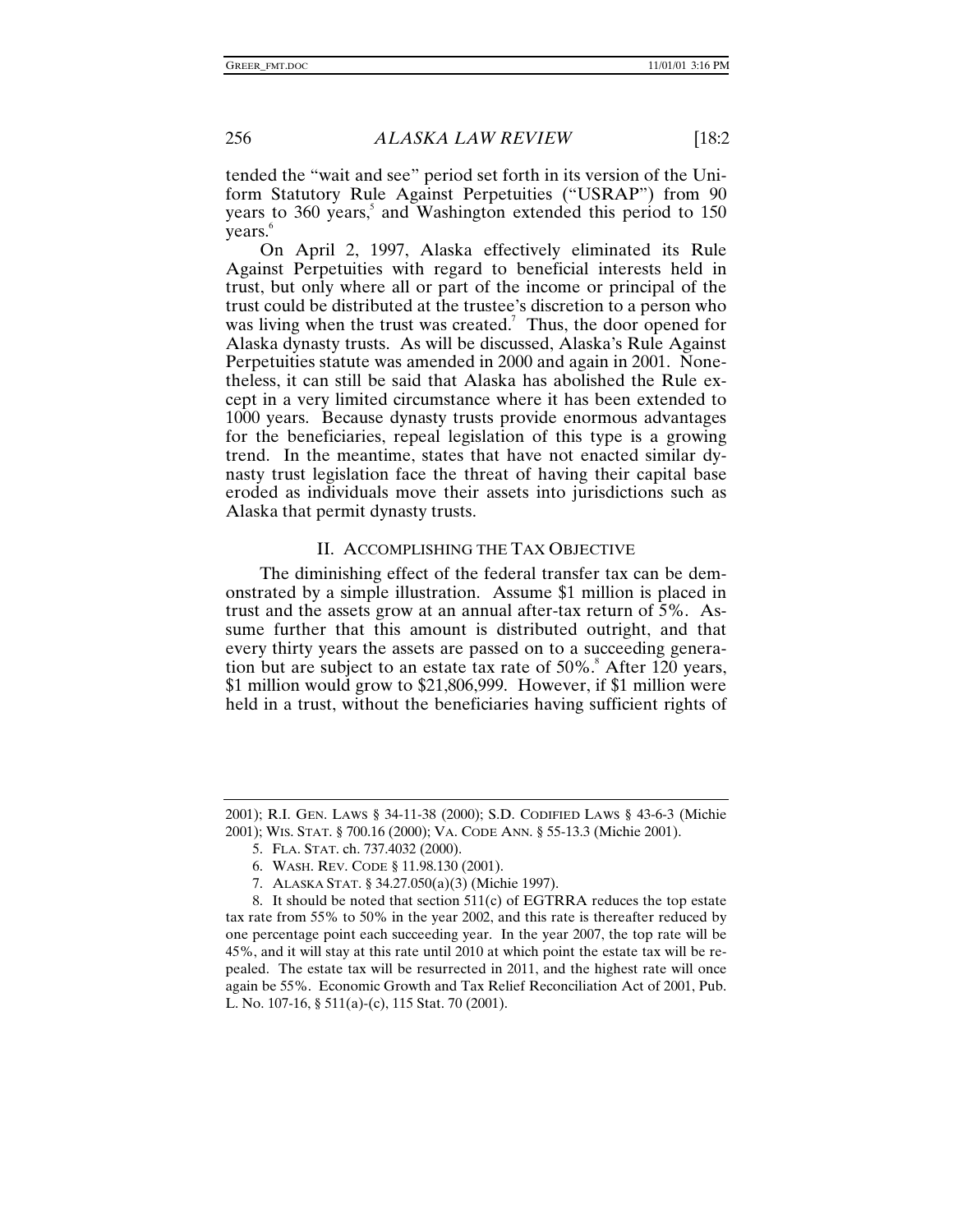ownership to warrant inclusion of the trust assets in their estate tax base, this amount would grow to \$348,911,561.

## A. Intervivos and Testamentary Dynasty Trusts

Dynasty trusts can be created during a settlor's life or at his death. A trust created during life is established as an irrevocable trust. The transfer of the settlor's assets to the trust constitutes a gift to the beneficiaries of the trust. The most an individual settlor can contribute to the trust without the imposition of gift tax is an amount equal to the settlor's unused applicable exclusion amount.<sup>10</sup> In 2001, this amount is \$675,000; however, as a result of EGTRRA, this amount increases to \$1 million in 2002 and remains constant in the future. Under the gift and estate tax regime in place prior to the enactment of EGTRRA, the applicable exclusion amount was unified. If an individual's applicable exclusion amount is eliminated through lifetime gifts, an estate tax would have to be paid at death if the recipient is not a public charity or a U.S. citizen spouse. EGTRRA changes the unified structure of the gift and estate tax regimes by exacting a gift tax on any lifetime gifts in excess of \$1 million, despite the fact that the estate tax might be eliminated. Retaining the gift tax protects the income tax regime by preventing wealthy individuals from transferring assets to individuals whose income tax rate is lower than their own.

Because one purpose of a dynasty trust is to have the assets available for the use of future generations, it is essential that the trust be exempted from the imposition of the generation-skipping transfer ("GST") tax. In 2001, a flat generation-skipping tax of 55% is imposed on distributions of trust property that benefits individuals two or more generations removed from the settlor ("skip beneficiaries"). The 55% rate is scheduled to decrease, but it will always be equal to the highest estate tax rate during the years 2002 through 2009. Because a dynasty trust by its nature is meant to benefit individuals two or more generations removed from the settlor, the possibility exists that a GST tax will be imposed, either immediately when the trust is formed if all beneficiaries are skip individuals, or later when the trust assets are distributed to a skip beneficiary. The only way to avoid the GST tax is for the trust to be exempt from it. Each individual has the ability to exempt a certain amount from this tax. The GST exemption in 2001 is  $$1,060,000$ ,<sup>11</sup> and that amount is increased for inflation in 2002 and

<sup>9.</sup> R. OSHINS & J. BLATTMACHR, *The Megatrust: An Ideal Family Wealth Preservation Tool*, TRUSTS AND ESTATES 20, 22 (1991).

<sup>10.</sup> I.R.C. § 2505(a)(1) (2001).

<sup>11</sup>*. Id*. § 2631(c).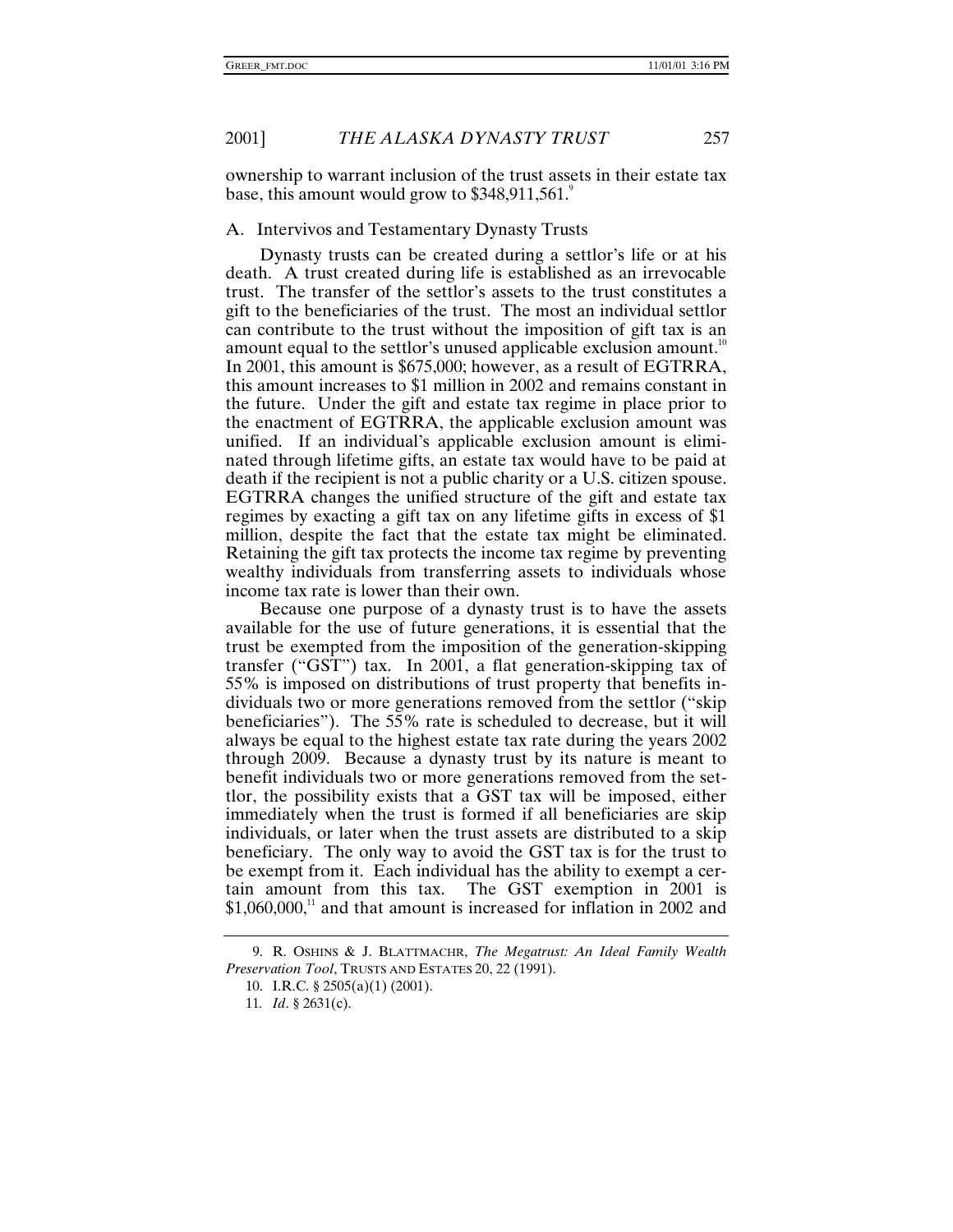2003. In 2004 and subsequent years, the GST exemption will equal the amount that can be transferred estate tax-free.<sup>12</sup> The GST exemption will disappear when the GST tax is repealed in 2010, then will revert back to \$1,060,000 with a cost of living adjustment in 2011 when the GST tax is restored.<sup>13</sup> To avoid the GST tax, the settlor must allocate GST exemption in an amount equal to the value of the assets contributed to the trust. The settlor will allocate this exemption on a gift tax return filed for the year in which the gift was made. Assuming GST exemption was allocated to the trust in an amount equal to the fair market value of the assets contributed to the trust, the trust assets will be exempt forever from the GST tax when the assets are distributed to skip beneficiaries.

It is doubtful many individuals will want to make intervivos gifts to a dynasty trust if they have to pay a gift tax, particularly if the assets can be transferred at death free of estate and GST taxes. It is more likely the settlor of an intervivos dynasty trust will instead want to leverage the amount that can be gifted free of the gift tax. Assume the settlor wants to establish an intervivos dynasty trust in 2002. The most that can be transferred free of the gift tax is \$1 million. Instead of transferring \$1 million directly to the trust, the settlor could first contribute assets worth \$1 million to a limited liability company ("LLC") and thereafter gift his LLC interests to the trust. The amount of the gift would be the fair market value of the LLC interest, and not the underlying pro-rata value of the assets held in the LLC. The fair market value of the LLC interest being gifted should be discounted to reflect its lack of marketability and any lack of control that can be attributed to the gifted inter $est<sup>14</sup>$ 

To preserve the trust estate from the imposition of state income tax, the trust should be sitused in a state that does not impose state income taxes, or alternatively the assets should be invested in a manner where income tax liability is reduced. In this regard, Alaska provides an additional advantage to the settlors of dynasty trusts in that there is no state income tax. Furthermore, if a trust is considered a grantor trust under the rules set out in sections 671- 679 of the I.R.C., the federal income taxes on the income earned by the trust will be taxed to the settlor at the settlor's rates and not by the trust at the onerous income tax rates of trusts. The payment of the income taxes by the settlor not only preserves the corpus of the

<sup>12.</sup> Economic Growth and Tax Relief Reconciliation Act of 2001, Pub. L. No. 107-16, § 521(c)(2), 115 Stat. 70 (2001).

<sup>13</sup>*. Id*. § 901.

<sup>14</sup>*. See* Estate of Bright v. United States, 658 F.2d 999, 1006 (5th Cir. 1981); Rev. Rul. 93-12, 1993-1 C.B. 202-03.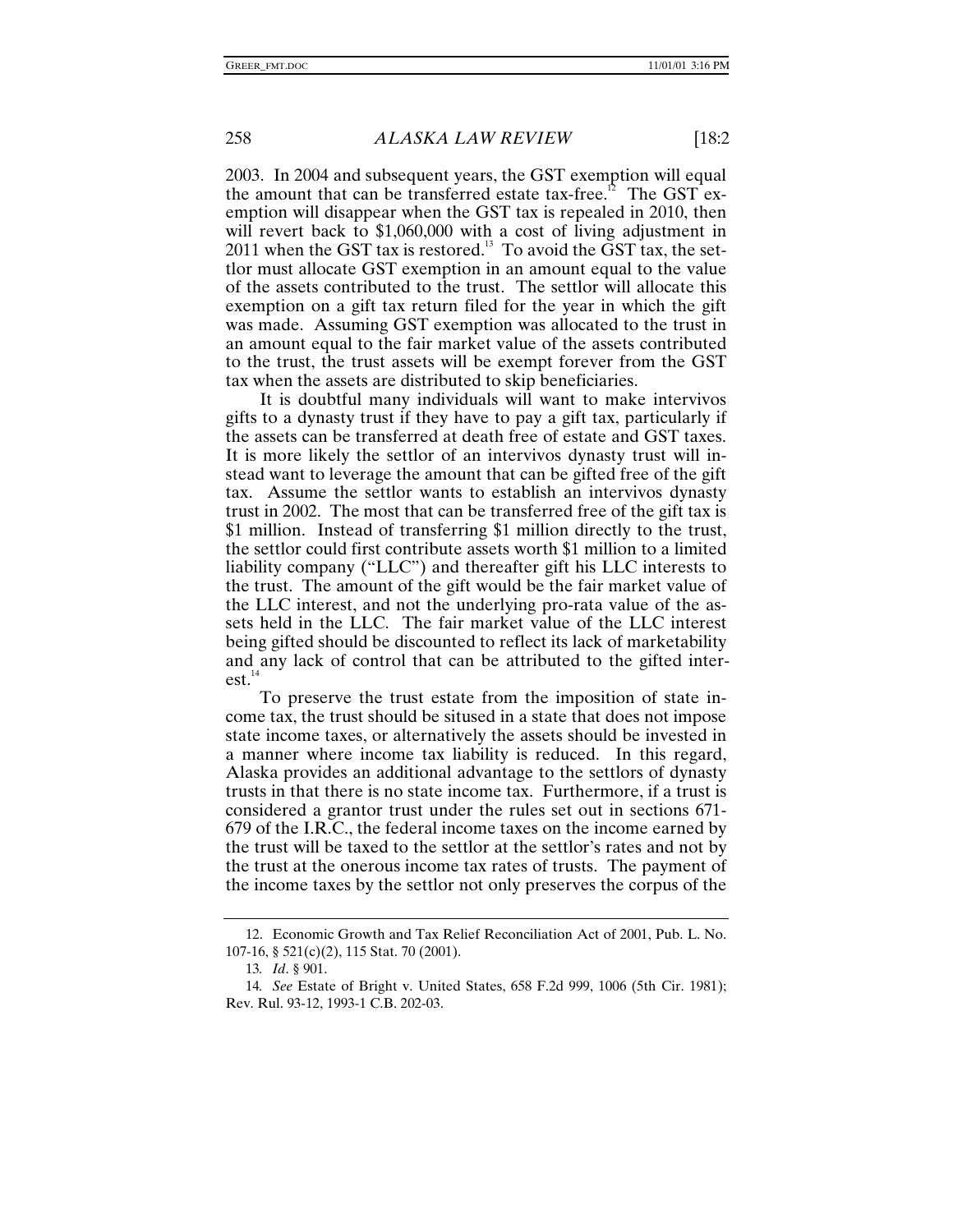trust, but also the payment of the taxes is not considered an additional gift by the settlor to the trust. $\mathbf{1}^{\text{D}}$ 

Because many individuals are hesitant to make lifetime gifts, dynasty trusts are often funded at death. Presently, the estate tax applicable exclusion amount is \$675,000. Under EGTRRA the applicable exclusion amount is scheduled to increase as follows: \$1 million in 2002 and 2003, \$1.5 million in 2004 and 2005, \$2 million in 2006, 2007 and 2008, \$3.5 million in 2009, with no estate tax in 2010 and then back to \$1 million in 2011. As previously mentioned, the GST exemption commencing in 2004 tracks the estate tax applicable exclusion amount. If the decedent dies with a taxable estate in excess of his remaining applicable exclusion amount, an estate tax will have to be paid prior to funding a testamentary dynasty trust.

#### B. Exempt and Non-Exempt Dynasty Trusts

If an amount in excess of the decedent's unused GST exemption is contributed to the trust, the trust should always be divided into two trusts. One trust will have the decedent's remaining GST exemption allocated to it. This trust is referred to as an "exempt trust." Any amount in excess of the decedent's remaining GST exemption will be distributed to a "non-exempt trust."<sup>16</sup>

Whether formed during life or at death, an "exempt trust" is typically structured so that the assets can pass from one generation to the next without the imposition of an estate tax. The key is not to give a beneficiary sufficient right or control over the trust assets so as to cause inclusion of the assets in the beneficiary's gross estate. A beneficiary can be given rights that almost equate to ownership without these rights requiring estate tax inclusion. For example, a beneficiary could be named as the trustee of the trust and be given a right to all the income and the right to consume principal limited by an ascertainable standard, which can relate to the beneficiary's support in the beneficiary's accustomed manner of living.<sup>17</sup> Additional flexibility can be given to the beneficiary to address future circumstances by giving the beneficiary a testamentary non-general power to appoint the assets of the trust to anyone in the world, provided that the power to appoint cannot be made ex-

<sup>15.</sup> Priv. Ltr. Rul. 2001-20-021 (Feb. 13, 2001).

<sup>16.</sup> I.R.C. § 2654(b) (2000); Economic Growth and Tax Relief Reconciliation Act of 2001, Pub. L. No. 107-16, § 562, 115 Stat. 89 (2001) (amending section 2642(a) to allow the severing of a single trust into an exempt and non-exempt trust on a fractional basis beyond the period of time in which severance is permitted in the final regulations).

<sup>17.</sup> Treas. Reg. § 20.2041-1(c)(2) (as amended in 1961).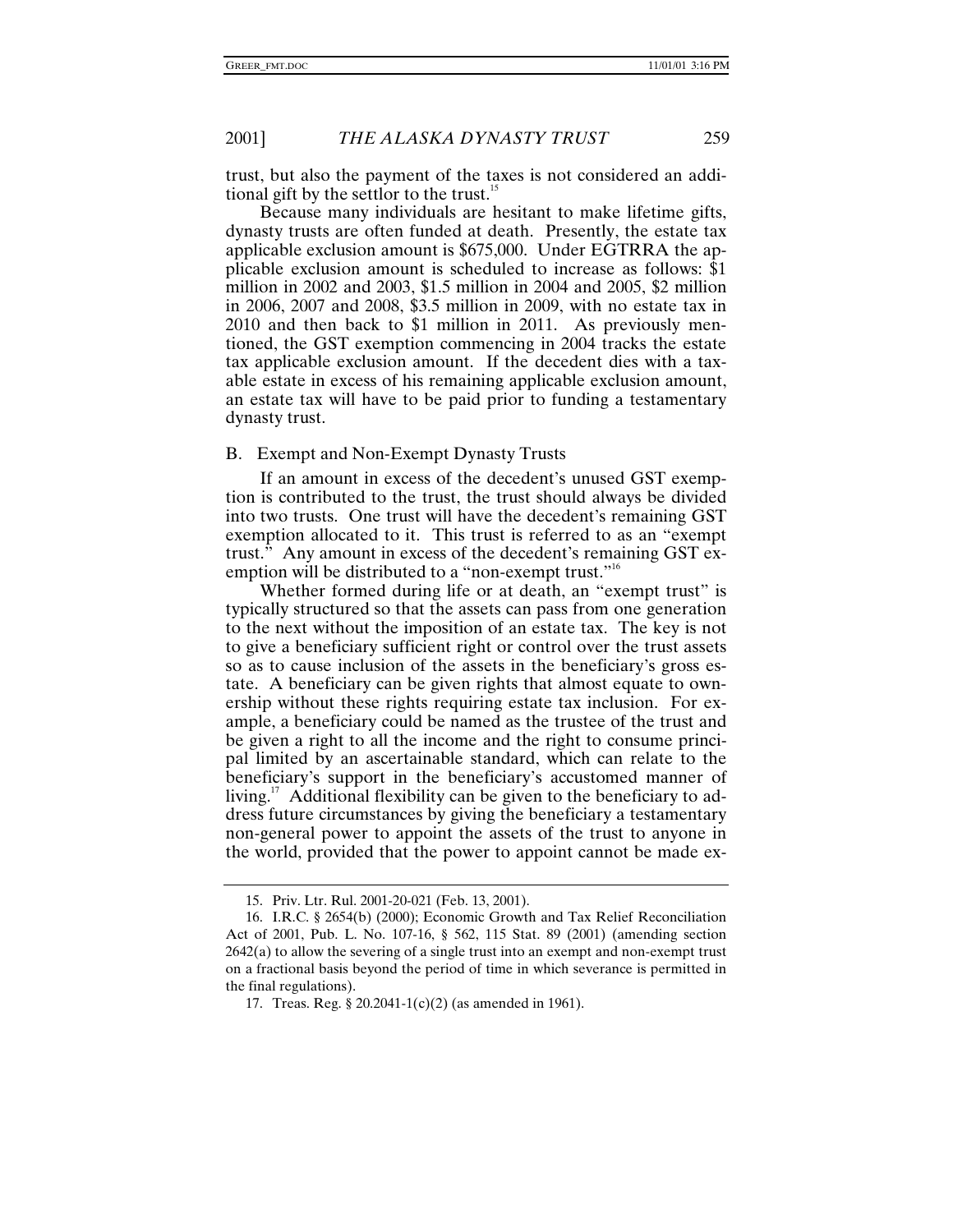ercisable in favor of the beneficiary, the beneficiary's creditors or creditors of the beneficiary's estate.<sup>18</sup> The trust assets can be appointed either outright or in trust. If the appointment is made in trust, this trust can give succeeding beneficiaries the same rights previously mentioned. If the beneficiary is entitled to income and principal pursuant to an ascertainable standard, the beneficiary should not be given an intervivos non-general power of appointment because the exercise of that power will constitute a gift by the beneficiary.<sup>19</sup>

A dynasty trust typically includes a non-skip individual as a beneficiary (usually a child or someone only one generation removed). It is ordinarily better to expose a non-exempt trust to the estate tax in a non-skip beneficiary's estate rather than having it subjected to the GST tax when the assets are distributed to skip beneficiaries. The estate tax is progressive and will generally be lower than the flat GST tax. To accomplish this, there could be a savings clause in which a non-skip beneficiary is given a testamentary general power of appointment if a generation-skipping transfer would occur at the death of the non-skip beneficiary. Giving the non-skip beneficiary a testamentary general power of appointment will cause the trust assets to be included in the non-skip beneficiary's taxable estate.<sup>20</sup> If the non-skip beneficiary decides not to exercise the testamentary general power of appointment and the trust assets continue in trust for the benefit of the original settlor's descendants, then the non-skip beneficiary will be considered the transferor for GST tax purposes. A decision can then be made whether to allocate the deceased non-skip beneficiary's GST exemption to the dynasty trust.

# III. CREDITOR PROTECTION AND FOUR DIFFERENT DRAFTING TECHNIQUES

In addition to protecting the trust assets from taxes, the dynasty trust will usually be structured in a manner that protects the trust assets from claims brought by a beneficiary's creditors. The seminal case sanctioning the settlors' ability to create trusts wherein beneficial interests could be protected from creditor claims is the United States Supreme Court case *Nichols v. Eaton*. 21 The following passage in that opinion sanctified spendthrift protec-

<sup>18</sup>*. Id*. § 20.2041-1(c)(1).

<sup>19.</sup> Priv. Ltr. Rul. 94-51-049 (Sept. 22, 1994).

<sup>20.</sup> I.R.C. § 2041(a)(2) (2001) (bringing all property subject to a general power of appointment into the donee's gross estate).

<sup>21. 91</sup> U.S. 716 (1875); *see also* RESTATEMENT (THIRD) OF TRUSTS § 58 cmt. a (Tentative Draft No. 2, 1999).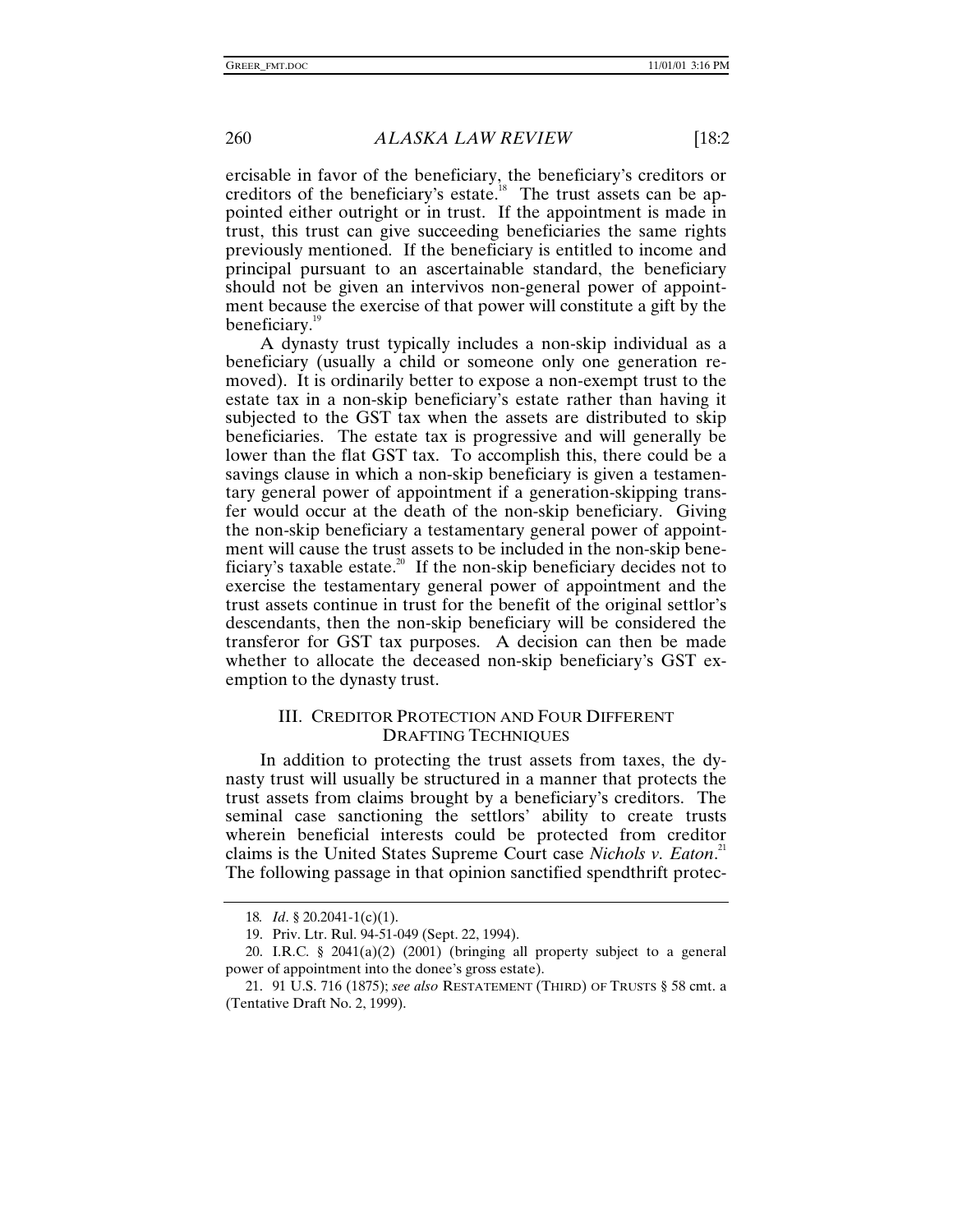tion: "Why a parent . . . who . . . wishes to use his own property in securing [his child] . . . from . . . the vicissitudes of fortune and even his own improvidence or incapacity for self-protection, should not be permitted to do so, is not readily perceived."22

If the goal is to provide as much creditor protection as possible, the trust must contain a spendthrift provision with respect to the beneficial interests held in trust. A spendthrift provision will provide that the interest of a beneficiary cannot be either voluntarily or involuntarily transferred before the trustee's delivery of the interest to the beneficiary.<sup>23</sup> Alaska Statutes section  $34.40.110(b)$ explicitly states that a creditor may not satisfy its claim out of a beneficiary's interest in trust except in those circumstances listed in that subsection, all of which apply to the settlor and not to the beneficiary. $24$  In Alaska, a valid spendthrift provision will protect the trust assets from claims brought by the beneficiary's creditors as long as the assets remain in trust. The protection ends once the assets are distributed to the beneficiary. However, this limited protection is extremely valuable. Once a creditor obtains a judgment against a debtor, the creditor will typically have a writ of execution issued against the property of the debtor.<sup>25</sup> If the creditor is unable to satisfy a claim out of the debtor's beneficial interest, then the creditor must wait until the trustee chooses to make a distribution to the beneficiary. There is no statutory authority in Alaska for the proposition that a creditor's writ of execution can act as a continuing lien against future distributions that a trustee would choose to make to a beneficiary.<sup>26</sup>

In states other than Alaska, the protection available for beneficiaries against creditor claims is dependent on the beneficiary's

ALASKA STAT. § 34.40.110(a) (Michie 2000).

24. The circumstances in which a beneficiary's interest may be attached by the settlor's creditors are when (1) the transfer in trust was fraudulent with respect to the settlor's creditors; (2) the settlor has the power to unilaterally revoke the trust; (3) a trust requires that all or a part of the trust's income or principal must be distributed to the settlor; or (4) the settlor is in default for payments due under a child support order. *Id*. § 34.40.110 (restricting transfers of trust interests).

25*. Id.* § 09.35.030.

26*. Id*. § 09.38.035 (stating that a writ of garnishment operates as a continuing lien but is effective only with respect to earnings owed the debtor).

<sup>22</sup>*. Nichols*, 91 U.S. at 727.

<sup>23.</sup> Alaska Statutes section 34.40.110 states, in pertinent part, that in restricting transfers of trust interests:

<sup>(</sup>a) A person who in writing transfers property in trust may provide that the interest of a beneficiary of the trust may not be either voluntarily or involuntarily transferred before payment or delivery of the interest to the beneficiary by the trustee.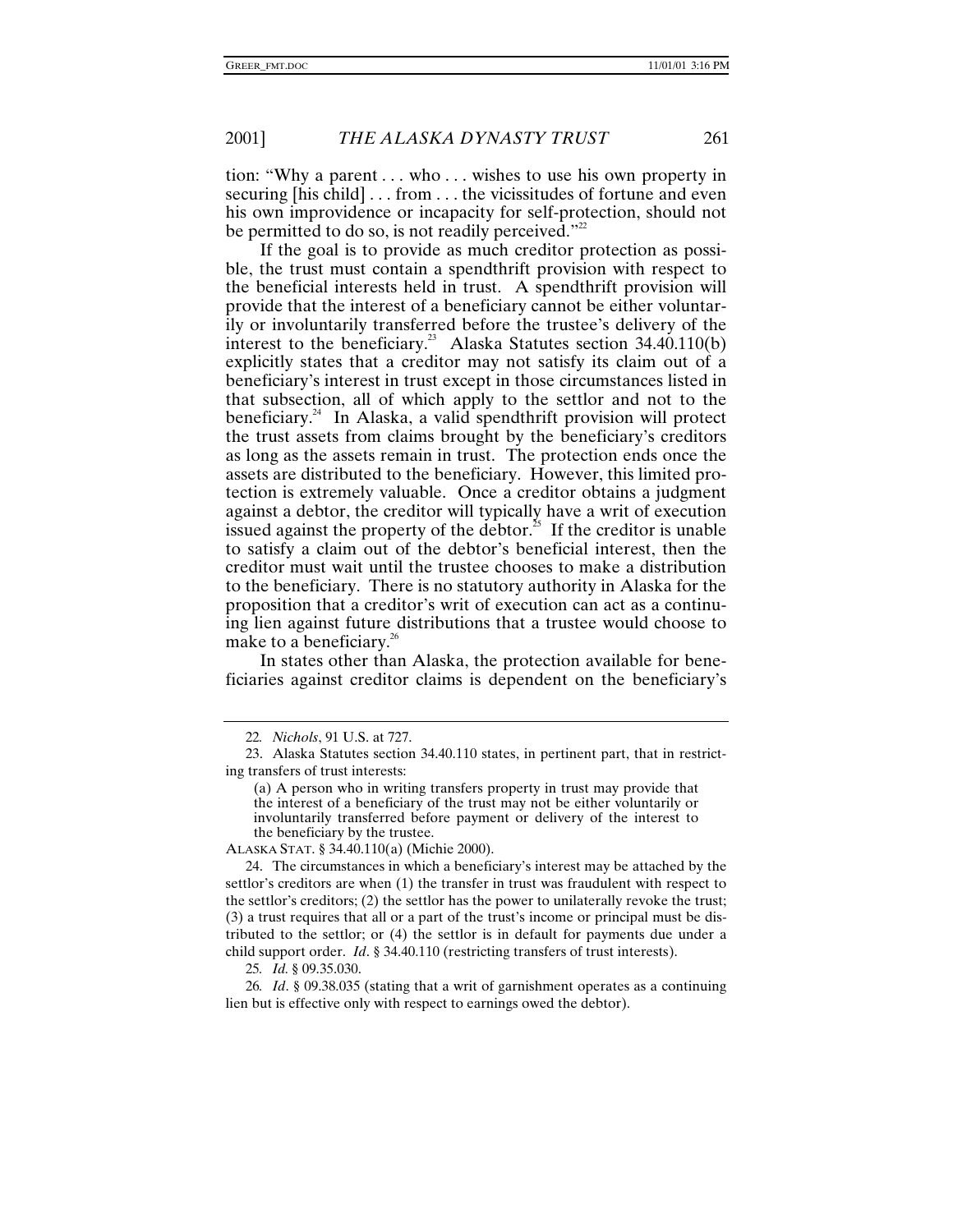entitlement to trust distributions, the beneficiary's ability to control those distributions and, most importantly, applicable state law. On one end of the spectrum, the beneficiary might be a discretionary beneficiary with no definable right to distributions. Creditor protection is at its greatest in a discretionary trust because the beneficiary is not entitled to receive distributions and is also unable to control the decision-making process about who may receive distributions. At the other end of the spectrum, the settlor may want to give the beneficiary an entitlement to trust distributions and also the ability to exercise control over the trust, recognizing that some creditor protection may be lost in the process.

This section of the Article discusses four different ways to structure the beneficial interest. However, these methods are not the only available approaches. In each example, unless otherwise stated, it is presumed that a separate trust will be established for a single primary beneficiary. A single primary beneficiary is defined as an individual entitled to a current distribution of principal or income, as opposed to a pot trust in which there could be any number of beneficiaries. Furthermore, in each example it is presumed that the beneficial interest will be subject to the spendthrift protection of Alaska Statutes section 34.40.110(b).<sup>27</sup> A typical spendthrift clause might read as follows:

With respect to each and every trust created by the terms of this instrument, a beneficiary may disclaim or release his or her interest in principal or income, but no beneficiary shall anticipate, assign, encumber, or subject to any creditor's claim or to legal process, any interest in principal or income before its actual receipt by the beneficiary. The beneficial and legal interests in this trust, its principal, and its income shall be free from interference or control of any beneficiary's creditor and shall not be subject to claims of any such creditor or liable to attachment, execution, bankruptcy or other process of law. The spendthrift provisions enunciated in Alaska Statutes section 34.40.110 specifically apply to each and every trust created by the terms of this instrument.

A. Naming an Independent Trustee and Giving the Beneficiary a Discretionary Interest Not Subject to a Standard, Coupled with a Spendthrift Provision

A beneficial interest describing a discretionary interest not subject to a distribution standard follows:

<sup>27</sup>*. Id.* § 34.40.110(b).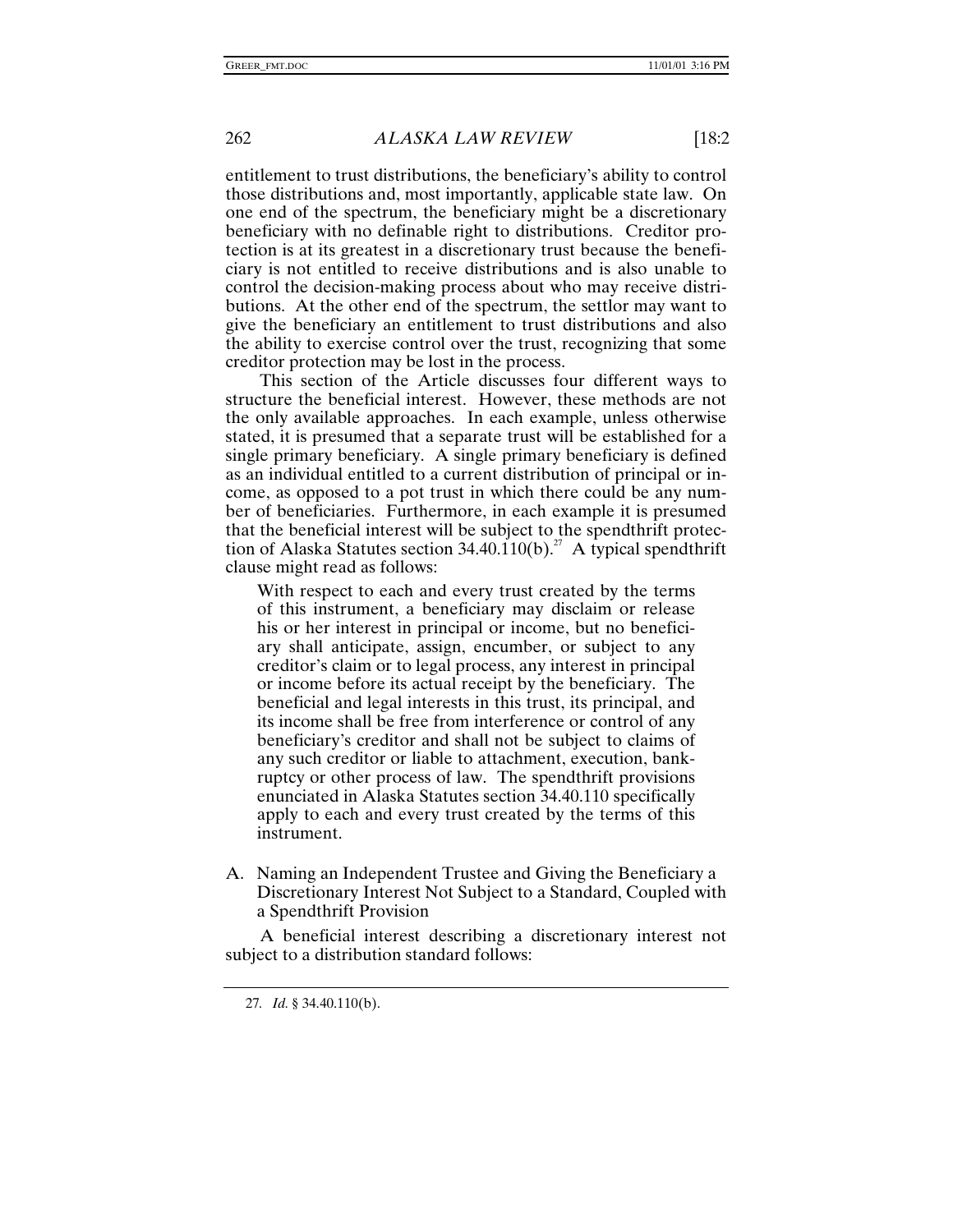The trustee *may* pay over or apply the net income and principal thereof, to such extent, including the whole thereof, and in such manner or manners and at such time or times and in such amounts and proportions, as the trustee, in the exercise of its sole and absolute discretion, may determine, to or for the benefit of the beneficiary during the lifetime of the beneficiary. Any net income not so paid over or applied shall be accumulated and added to the principal of the trust at least annually and thereafter shall be held, administered and disposed of as a part thereof.

1. *Discretionary Trusts in General*. The best way to protect a beneficial interest is to give an independent trustee the ability to make discretionary distributions to the beneficiary.<sup>28</sup> The Second Restatement takes the position that a beneficial interest cannot be attached by a creditor if the beneficial interest is discretionary.<sup>29</sup> Nor can the interest of a discretionary beneficiary be reached by a spouse or child for alimony or support by a creditor who provides necessary supplies or services to the beneficiary or by a governmental unit that may have a claim against the beneficiary.<sup>30</sup> The nature of the interest provides the protection; a creditor cannot compel payment because the beneficiary cannot compel payment.<sup>31</sup> However, what is gained in creditor protection is lost in beneficiary control.

The draft of the Third Restatement takes a dramatically different position with respect to the creditor protection available to a beneficiary of a discretionary trust. The Third Restatement provides that regardless of how the discretionary trust is worded, if the

<sup>28.</sup> The concept of the independent trustee is critical in determining who can serve as a trustee if the powers of the trustee are not to be attributed to the settlor or beneficiary for tax purposes. For purposes of this Article, the term is defined as an individual or corporation that is neither related nor subordinate to the settlor or beneficiary within the meaning of I.R.C. section 672(c). Specifically, that section defines the term "related or subordinate party" as any nonadverse party who is

<sup>(1)</sup> the grantor's spouse if living with the grantor;

<sup>(2)</sup> any one of the following: The grantor's father, mother, issue, brother or sister; an employee of the grantor; a corporation or any employee of a corporation in which the stock holdings of the grantor and the trust are significant from the viewpoint of voting control; a subordinate employee of a corporation in which the grantor is an executive.

I.R.C. § 672(c) (2001).

<sup>29.</sup> RESTATEMENT (SECOND) OF TRUSTS § 155(1) (1959).

<sup>30</sup>*. Id*. § 157.

<sup>31</sup>*. Id*. § 155 cmt. b.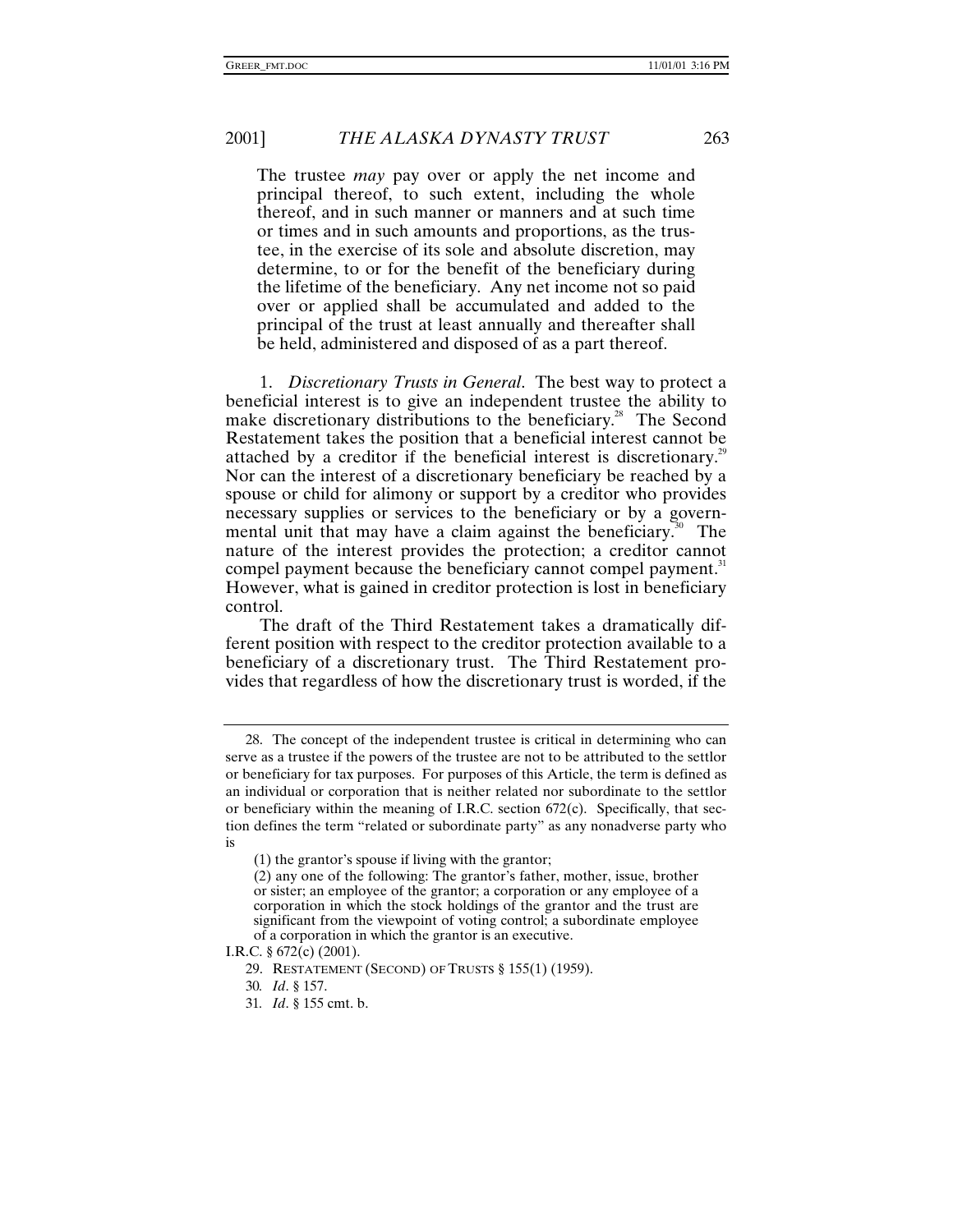settlor's purpose is to provide for the beneficiary's needs, and if it is acceptable social policy that the beneficiary not be left without support, then the trustee would be subject to a general standard of reasonableness in determining whether a distribution should be made to a beneficiary.<sup>32</sup> A beneficiary's need for support usually includes the needs of those who might be dependent on the beneficiary.33 Thus, children, spouses and ex-spouses would be able to compel the trustee to make distributions to them in such an amount as would be considered equitable under the circumstances.<sup>34</sup>

It is evident that a loss of creditor protection would occur in a discretionary trust if a dynasty jurisdiction adopts the new position of the Third Restatement. It is also important to note the Uniform Trust Code, as passed by the National Conference of Commissioners on Uniform State Laws on August 3, 2000, takes the same position as the Third Restatement regarding discretionary trusts. In fact, the Uniform Trust Code adopts nearly every position taken in the Third Restatement with respect to the manner in which trust assets can be protected from claims brought by a creditor against the beneficiary of a trust.<sup>35</sup>

Alaska provides superior creditor protection, in part because Alaska's statutory spendthrift law protects the trust against claims brought by creditors that the Third Restatement and Uniform Trust Code might otherwise allow. As explained below, the spendthrift protection in Alaska Statutes section 34.40.110(b) protects the trust assets against most, if not all, creditor claims, regardless of whether trust distributions are within the trustee's discretion or whether the trustee is required to make distributions to the beneficiary.

2. *Discretionary Trusts Coupled with a Spendthrift Provision*. A discretionary interest coupled with a spendthrift provision merely prevents the discretionary interest, as vague as it may be, from being either voluntarily or involuntarily transferred. If there is no spendthrift clause and the beneficiary transfers his discretionary interest, the trustee will be liable to a creditor for any distributions the trustee makes to the beneficiary after notice that the

<sup>32.</sup> RESTATEMENT (THIRD) OF TRUSTS § 60 cmt. a (Tentative Draft No. 2, 1999).

<sup>33</sup>*. Id.*

<sup>34</sup>*. Id.*

<sup>35.</sup> UNIF. TRUST CODE §§ 502-03 (2000). As will be explained, section 505(b) of the Uniform Trust Code differs from the position taken in the Third Restatement.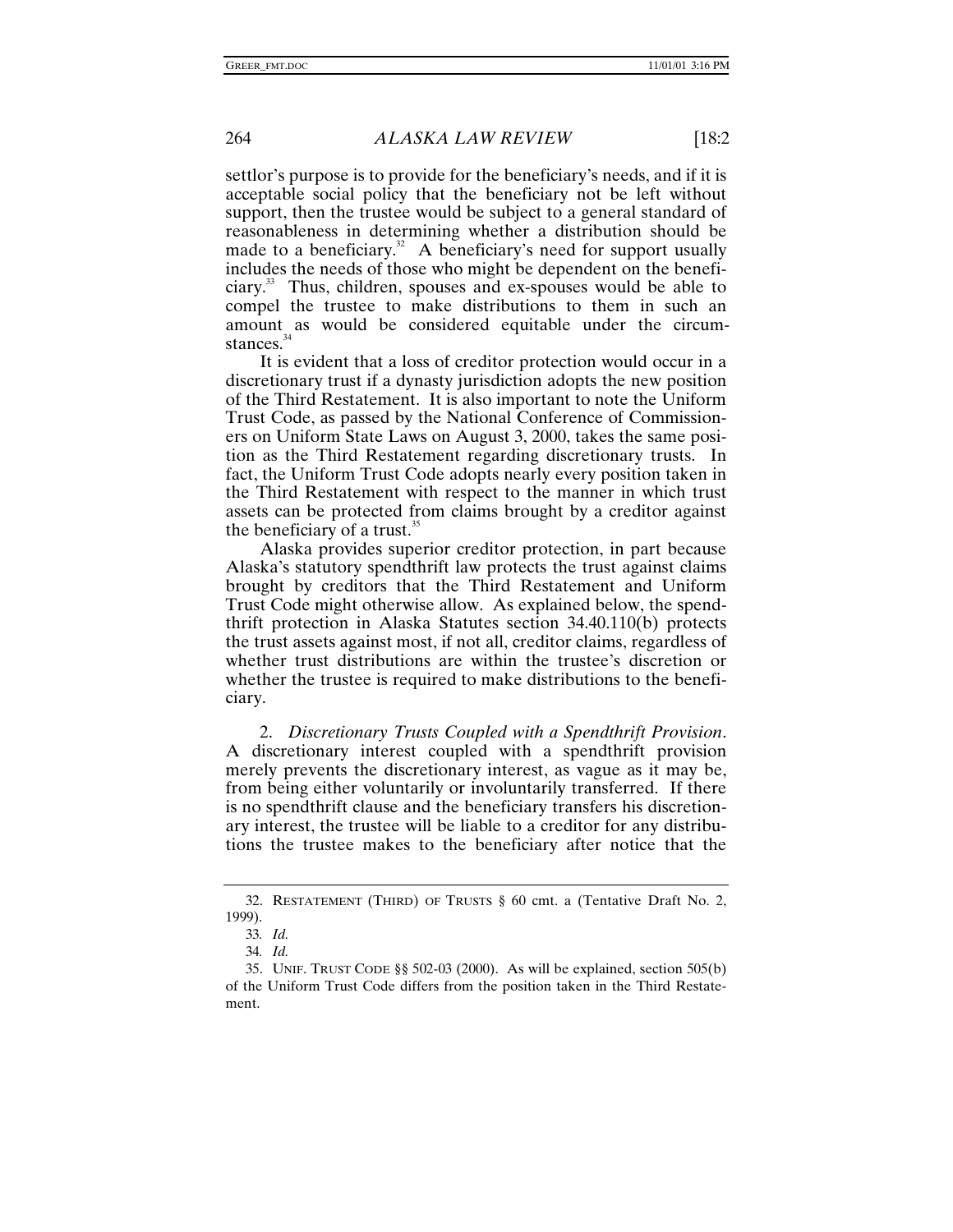beneficial interest has been transferred to the creditor. Thus, the spendthrift provision protects the trustee of a discretionary trust who wants to make a distribution to an improvident beneficiary but is unable to do so because the beneficiary had previously transferred his discretionary interest.

3. *Removing the Independent Trustee*. One of the principal problems in giving an independent trustee the ability to make discretionary distributions to a beneficiary is there is no easy way to remove an unwanted independent trustee. Giving a discretionary beneficiary the unqualified right to remove and replace the independent trustee comes dangerously close to creating both an estate tax problem and a creditor protection problem, as will be discussed below.

a. *The Tax Problem*. From a tax perspective, the problem is to avoid having the trustee's power to make discretionary distributions, not limited by an ascertainable standard, attributed to the beneficiary. If this power is so attributed, the beneficiary will be considered to have a general power of appointment. If the beneficiary has a general power of appointment, then the trust assets will be included in the beneficiary's estate. Estate Tax Regulation section  $20.2041-1(b)(1)$  provides that if under the terms of the trust instrument, the trustee or his successor has the power to appoint the principal of the trust, in a manner that is not limited by an ascertainable standard, for the benefit of individuals including himself, and a beneficiary has the *unrestricted* power to remove or discharge the trustee at any time and appoint any other person including *himself* as trustee, then the beneficiary has a general power of appointment.<sup>36</sup> On the other hand, the power of the trustee to appoint the principal of the trust will not be attributed to the beneficiary if the beneficiary can remove the trustee "for cause."

It is unclear if a discretionary beneficiary with an unrestricted power to remove the trustee is considered to have a general power of appointment if the beneficiary can only replace a trustee with another independent trustee. In the past the I.R.S. has attributed the powers of the trustee with discretionary powers of distribution *to a settlor*, who retained the power to remove an independent trustee without cause and appoint a new independent trustee.<sup>37</sup> The underlying assumption of the I.R.S. was that every trustee, including a corporate trustee, would be compelled to follow the bidding of a settlor who has the unrestricted power to remove the trustee

<sup>36.</sup> Treas. Reg. § 20.2041-1(b) (as amended in 1961) (emphasis added).

<sup>37.</sup> Rev. Rul. 79-353, 1979-2 C.B. 325 (1979).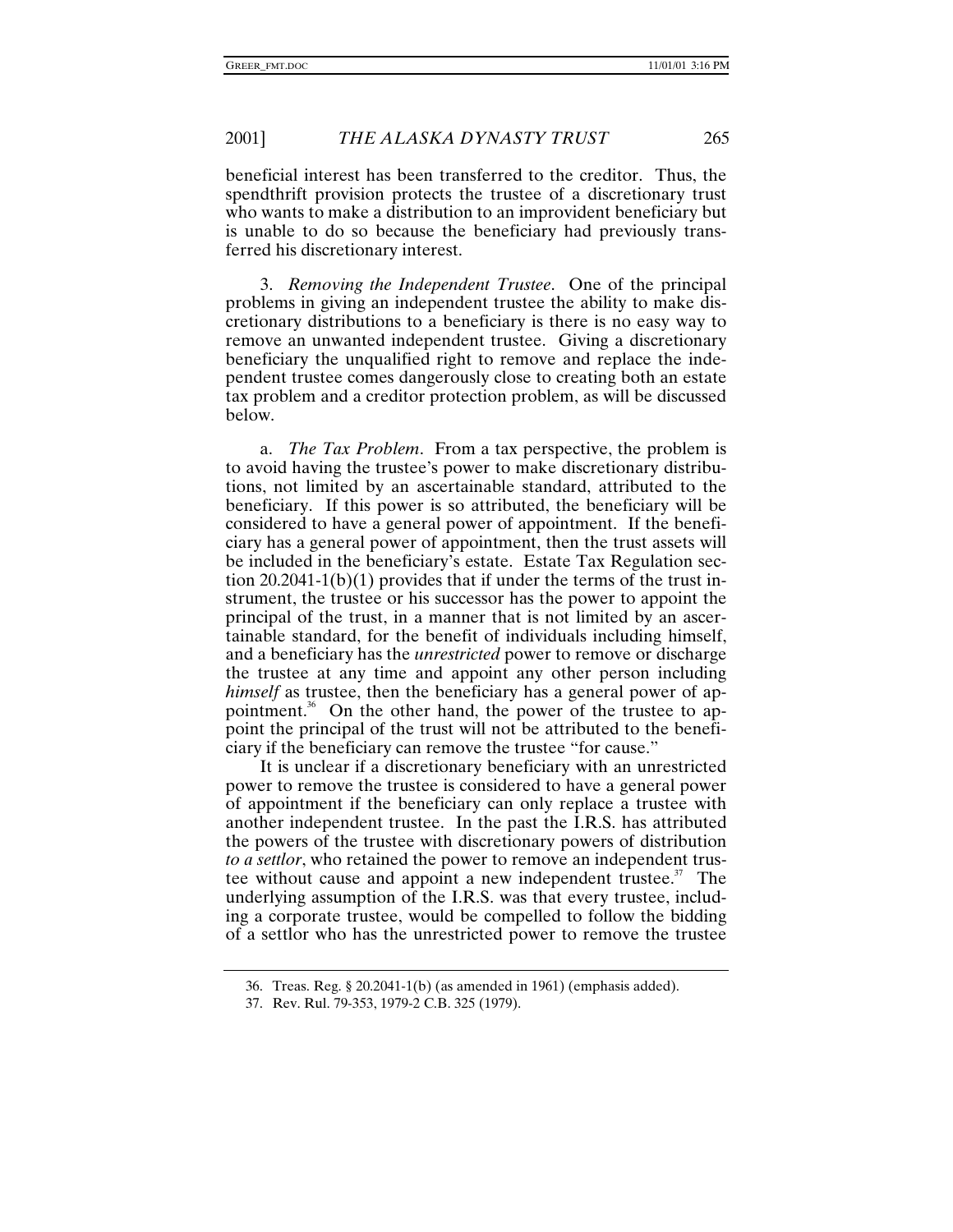because the settlor will always be able to find another corporate trustee to act as the settlor wishes.

This argument that the independent trustee will invariably do the settlor's bidding failed in *Estate of Wall v. Commissioner*. 38 The reason this argument failed is because it disregarded the fact that the trustee would violate the fiduciary duty it owes beneficiaries if it takes action that the trustee would not otherwise take merely because the trustee could be replaced. $39$  As a result of this decision, the I.R.S. pronounced a new position in Revenue Ruling 95-58, finding that a settlor's power to remove and replace an independent trustee, who has the power to make discretionary distributions, with another independent trustee will not cause the trust assets to be brought back into the settlor's taxable estate under I.R.C. sections 2036 and 2038.<sup>40</sup>

Despite the holding of Revenue Ruling 95-58, it is still uncertain whether a discretionary beneficiary can have unrestricted power to remove an independent trustee and replace him with another independent trustee without causing the trust assets to be brought back into the beneficiary's estate. In a private letter ruling, which cannot be used as precedent by other taxpayers, the I.R.S. stated that a beneficiary can have the power to remove and replace an independent trustee of a wholly discretionary trust with another independent trustee without the trustee's discretionary powers of distribution being attributed to the beneficiary.<sup>41</sup>

However, this ruling does not adequately differentiate between those I.R.C. sections applicable to a settlor and those that are applicable to a beneficiary. The issue for a settlor is whether or not the retained power to change the corporate trustee can be equated with a power to designate the persons who are to possess or enjoy the trust property. Possession or enjoyment would require the trust assets to be included in the settlor's estate. It is the fiduciary duty that the trustee owes to the beneficiaries, which remains unaffected by the settlor's removal and replacement power, that prevents the attribution of the trustee's actions to the settlor.

When a beneficiary has an unqualified power to remove and replace the trustee, the issue is whether the beneficiary indirectly has the power to consume, invade or appropriate property for his benefit. Arguably, it is possible for a trustee of a discretionary trust to make a complete distribution of the trust assets to a beneficiary, having the power to remove and replace the trustee, without

<sup>38. 101</sup> T.C. 153, 159 (1993).

<sup>39</sup>*. Id.*

<sup>40.</sup> Rev. Rul. 95-58, 1995-2 C.B. 191 (1995).

<sup>41.</sup> Priv. Ltr. Rul. 97-46-007 (Aug. 11, 1997).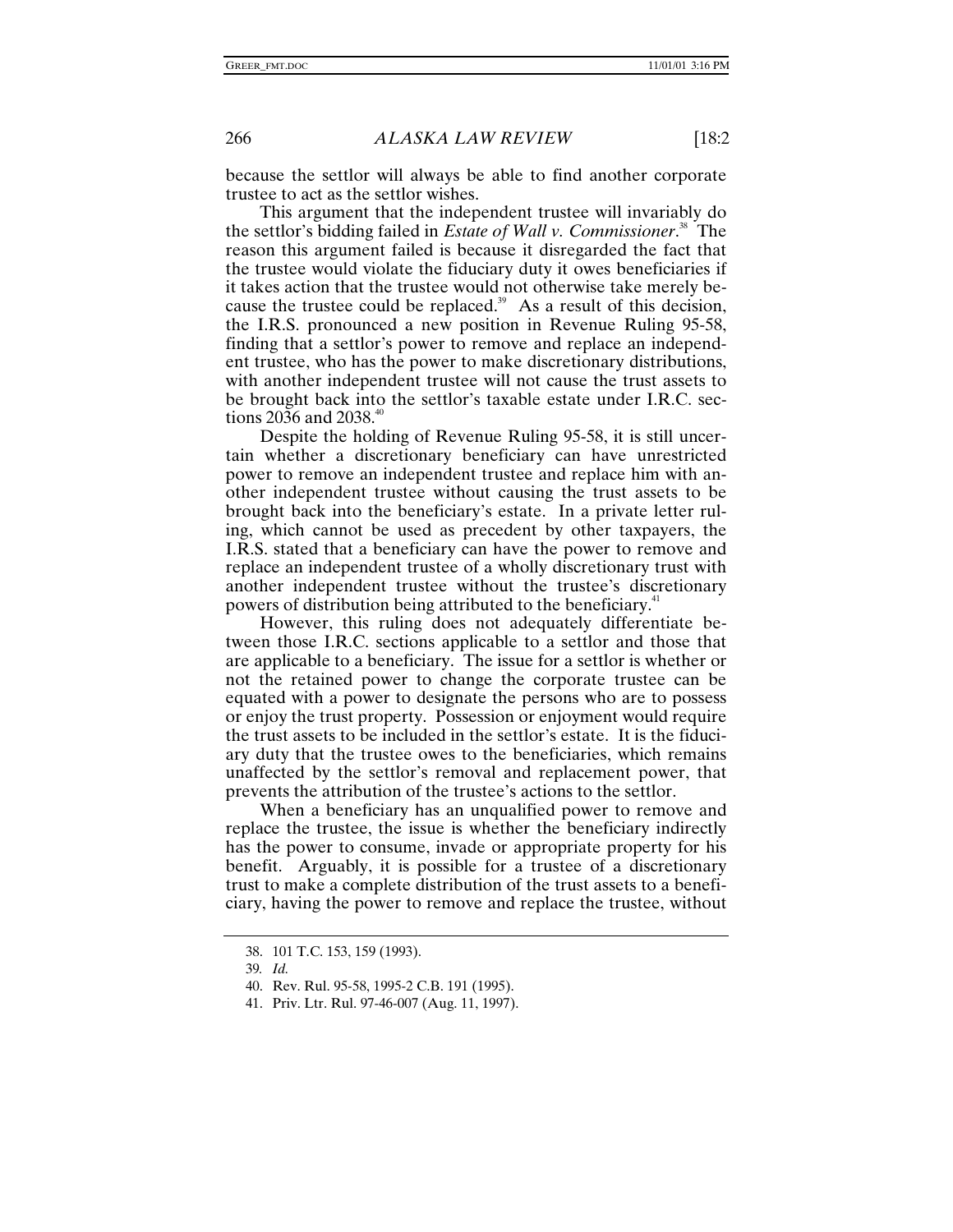the trustee violating its fiduciary duties. As a result, a beneficiary may not be able to make the same argument that was made by the settlor in *Estate of Wall* that the trustee's fiduciary duty remains unaffected by a beneficiary's power to remove and replace the trustee. In fact, in subsequent rulings the I.R.S. now appears to be leaning towards the position that a discretionary beneficiary with an unqualified power to remove an independent trustee, but having only the power to replace the removed trustee with another independent trustee, is nonetheless considered to have a general power of appointment with respect to the trust assets. $42$ 

b. *The Creditor Protection Problem*. Aside from the potential tax problem, if maximum creditor protection is desired, a discretionary beneficiary should not be given an unrestricted power to remove and replace the independent trustee with another independent trustee out of concern that the trustee's power to make discretionary distributions will be attributed to the beneficiary. If the beneficiary has the power to make discretionary distributions to himself, which is not limited by an ascertainable standard, a beneficiary's creditor could easily make the argument that the entire assets of the trust should be made available to the creditor.

Instead of giving a discretionary beneficiary an unrestricted power to remove and replace the independent trustee, the trust instrument could name a trust protector who has an unrestricted power to remove and replace the independent trustee. The trust protector would need to be independent of the beneficiary within the meaning of I.R.C. section  $672(c)$ .<sup>43</sup> The difficulty with using a trust protector is that dynasty trusts can extend beyond the lifetime of anyone in existence at the time the trust is established. As a result, the built-in limitation exists that this individual will not be around for future generations of trust beneficiaries. One solution is to give the initial trust protector the ability to appoint a successor trust protector who in turn has the power to appoint a successor trust protector.

How does one remove an unwanted trust protector? It would appear dangerous for both tax and creditor protection reasons to give a discretionary beneficiary the *unrestricted* power to remove and replace a trust protector with another trust protector for the same reasons that the beneficiary should not be given the unrestricted power to remove and replace an independent trustee. It

<sup>42.</sup> Priv. Ltr. Rul. 2000-31-008 (Apr. 18, 2000); Priv. Ltr. Rul. 2000-20-010 (Feb. 15, 2000); Priv. Ltr. Rul. 2000-24-011 (Mar. 7, 2000).

<sup>43.</sup> I.R.C. § 672(c) (2001) (defining who or what is a related or subordinate party).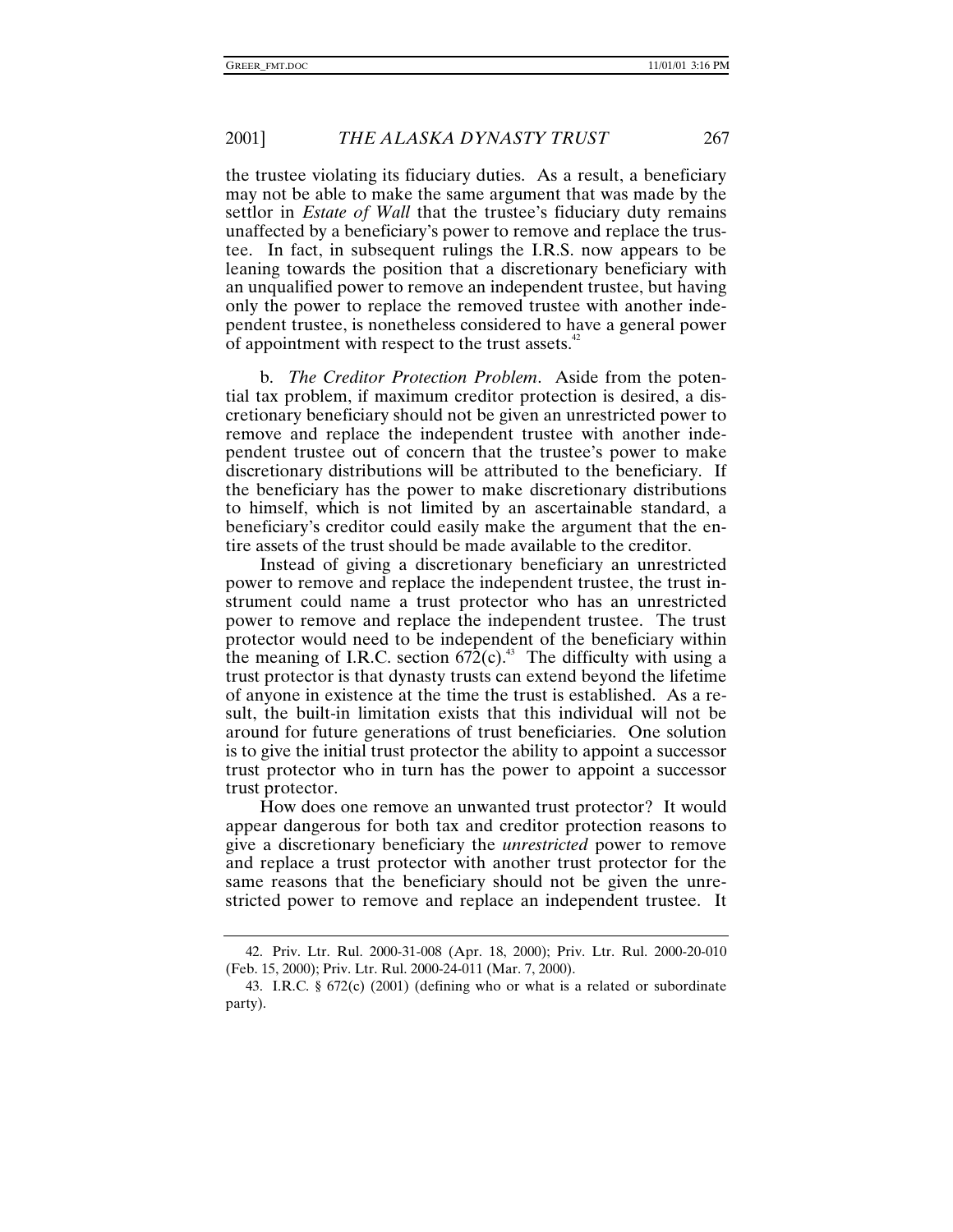would be far too easy to impute the distribution authority of the independent trustee to the beneficiary if the beneficiary has the *unrestricted* power to remove and replace a trust protector, who in turn has the *unrestricted* power to remove and replace the independent trustee.

To protect against tax and creditor protection problems, if a discretionary beneficiary is given the power to remove the trustee it should only be "for reasonable cause."<sup>44</sup> A list of items that constitute reasonable cause should be included.<sup>45</sup> Preferable still, if a discretionary trust is involved, it would be prudent to include an independent trust protector, giving the trust protector the sole authority to remove the trustee. The trust protector could have an unrestricted right to remove the trustee, but it would be far safer, at least for creditor protection purposes, to limit the removal power "for reasonable cause." If a trust protector is named, a discretionary beneficiary should not have the power to remove the trust protector but only the power to appoint a successor trust protector should the original trust protector resign.

45*. Id*.

<sup>44.</sup> Priv. Ltr. Rul. 93-03-018 (Oct. 23, 1992). In this private letter ruling, the I.R.S. considered acceptable (i) the legal incapacity of the trustee; (ii) the willful or negligent mismanagement by the trustee of trust assets; (iii) the abuse or abandonment of, or inattention to, the trust by the trustee; (iv) a federal or state charge against the trustee involving the commission of a felony or serious misdemeanor; (v) an act of stealing, dishonesty, fraud, embezzlement, moral turpitude or moral degeneration by the trustee; (vi) the trustee's use of narcotics or excessive amounts of alcohol; (vii) the trustee's poor physical, mental or emotional health that causes the trustee to be unable to devote sufficient time to administer the trust; (viii) the trustee's failure to comply with a written agreement regarding compensation or any other legally enforceable written agreement affecting the trust's operation; (ix) the failure of a corporate trustee to appoint a senior officer with at least five years of experience in administering trusts to handle the account; (x) changes by a corporate trustee in the account office responsible for handling the trust account more frequently than every five years; (xi) the relocation of the trustee away from the location where the trust operates so as to interfere with the administration of the trust; (xii) a demand for unreasonable compensation; or (xiii) any other reason for which a court of competent jurisdiction would remove a trustee.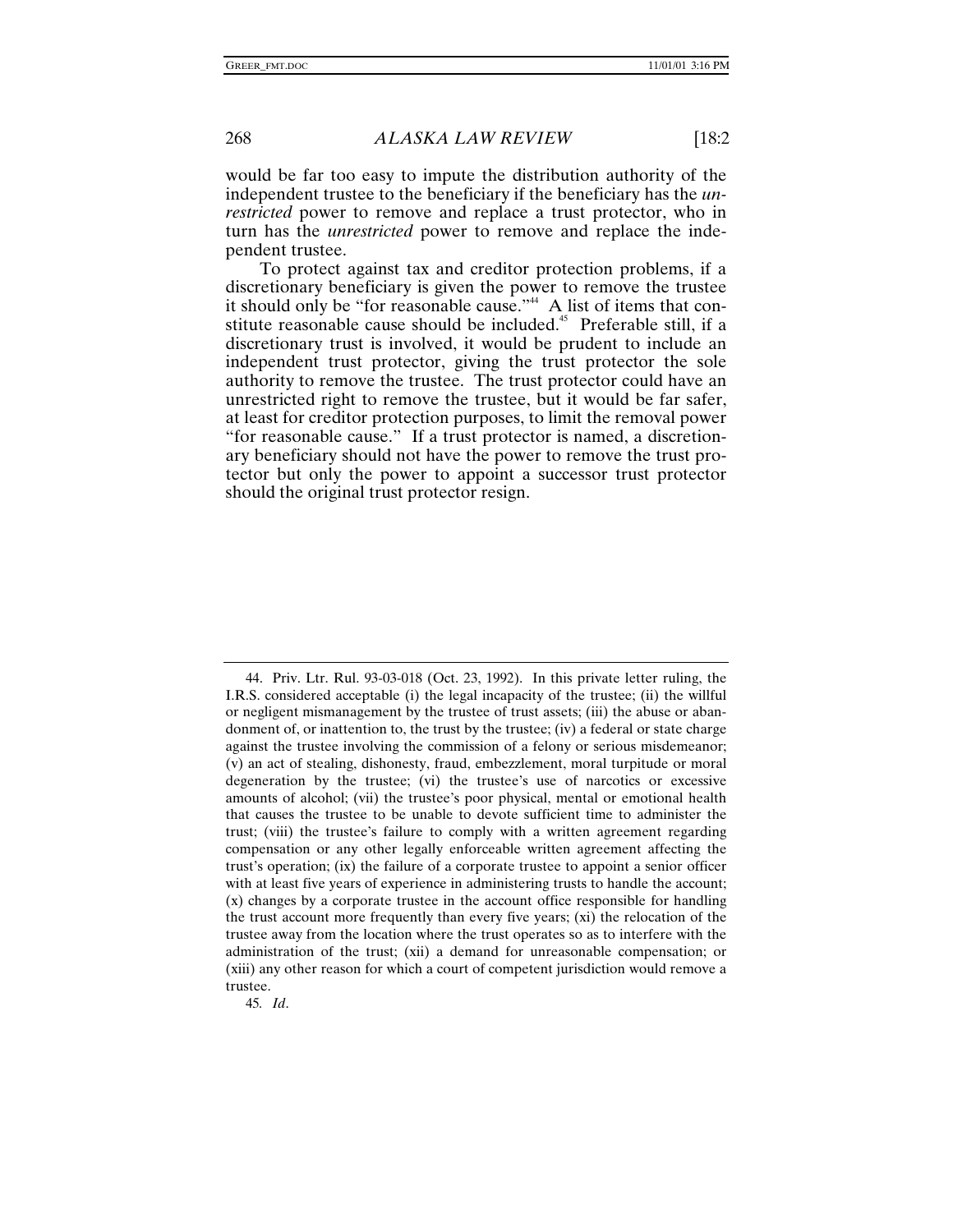B. Naming an Independent Trustee and Entitling the Beneficiary to Distributions Relating to the Beneficiary's Health, Education, Maintenance and Support, Coupled with a Spendthrift Provision

A beneficial interest naming an independent trustee but entitling the beneficiary to distributions relating to an ascertainable standard could be drafted in the following manner:

The trustee *shall* pay over or apply the net income and principal thereof, to such extent, including the whole thereof, as the trustee may determine necessary for the beneficiary's health, education, maintenance and support in the beneficiary's accustomed manner of living.

If it is decided that it is better to give the beneficiary a right to trust distributions, the trustee could be instructed to make distributions limited to an ascertainable standard relating to the health, education, maintenance and support of the beneficiary. The Second Restatement takes the position that "support" trusts cannot be reached by a beneficiary's general creditors, with or without spendthrift protection, because it is the nature of the beneficiary's interest rather than a provision forbidding alienation that prevents the transfer of the beneficiary's interest.<sup>46</sup> In other words, trust assets may only be used for the restricted purpose set forth in the trust (i.e. the beneficiary's support). Nonetheless, the Second Restatement does provide an exception for certain special claimants, such as children, spouses and ex-spouses, suppliers of necessaries and governmental units who can reach the beneficial interest in satisfaction of their claims. $47$  Even then, a court must first determine what might reasonably be available to the beneficiary without unduly affecting the interests of remainder beneficiaries, as well as the beneficiary's own needs.<sup>48</sup>

The Second Restatement goes on to say that the interest of a beneficiary may be reached in other cases if considerations of public policy so require.<sup>49</sup> It specifically mentions that it might be possible for a person who has a claim in tort to reach the beneficiary's interest in trust.<sup>50</sup> The Mississippi Supreme Court alluded to this

<sup>46.</sup> RESTATEMENT (SECOND) OF TRUSTS § 154 (1959).

<sup>47</sup>*. Id.* § 157(a).

<sup>48</sup>*. See id.* at cmt. b.

<sup>49</sup>*. Id.* at cmt. a.

<sup>50</sup>*. Id.*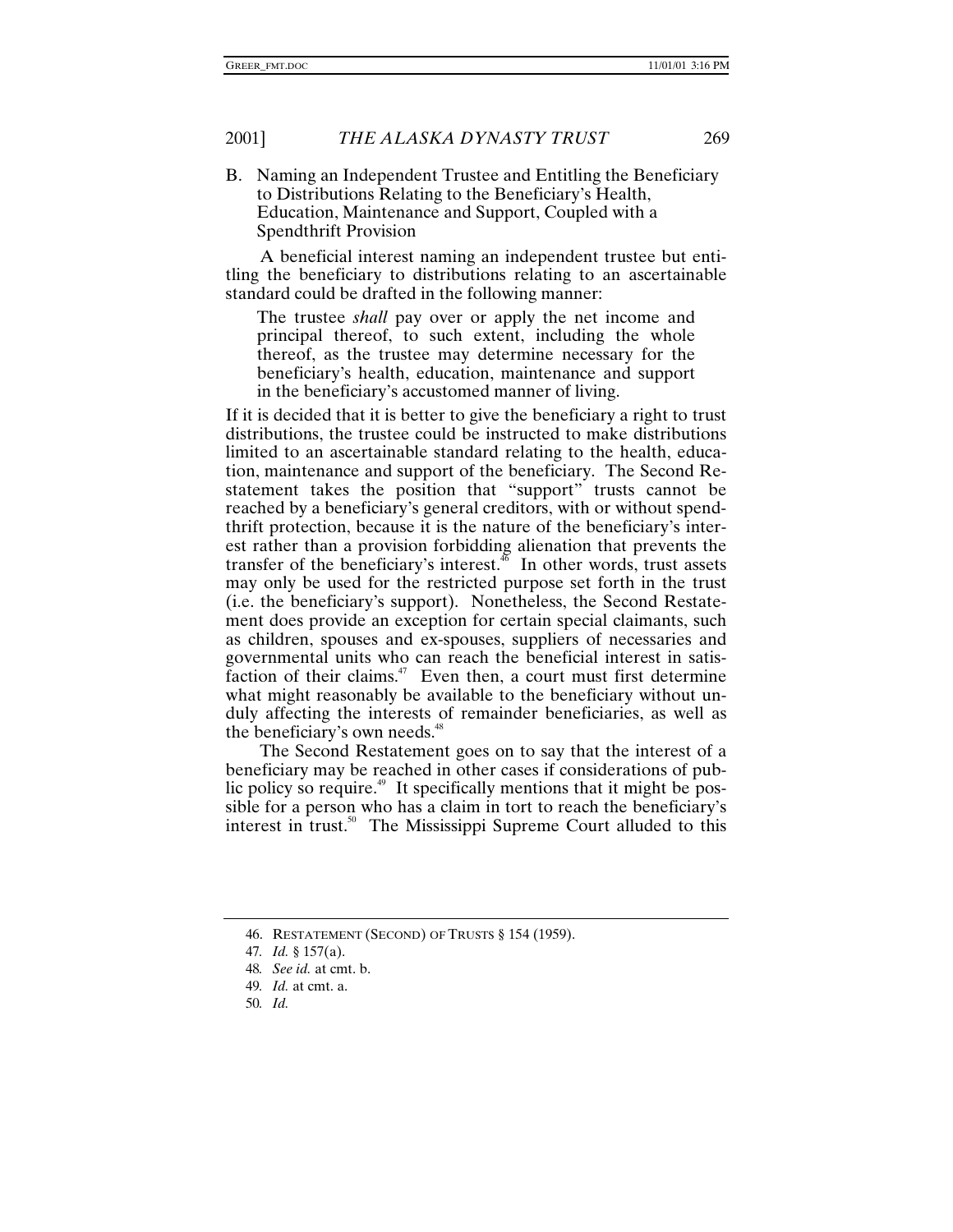exception in *Sligh v. First National Bank*, 51 where the court held that the trust assets could be attached by a creditor of a discretionary beneficiary, even though the creditor's claim defeated the remainderman's interests.<sup>52</sup> Interestingly, Mississippi's own legislature rejected the holding of its highest court by passing a law within six months that effectively overturned the precedential value of this decision.53 The decision in *Sligh* was an aberration as demonstrated by the commentary contained in the Third Restatement, which, as far-reaching as it is in protecting creditor rights, soundly rejects the holding of the *Sligh* case as being excessive and inappropriate because the holding defeated the remainderman's interest.<sup>54</sup>

The advantage of an Alaska dynasty trust is that the spendthrift protection of Alaska Statutes section 34.40.110(b) prevails over the claims of all creditors not specifically exempted in the statute, irrespective of whether the creditor is a special claimant as defined in the Second and Third Restatements.<sup>35</sup> However, so as not to confuse what the settlor may have intended when providing that the trustee shall make distributions to the beneficiary for his support in his accustomed manner of living, it would be best to provide the additional restriction that only the support needs of the beneficiary may be considered, and not the needs of those dependent upon the beneficiary.

From a purely tax perspective, there is no problem in giving a beneficiary who is entitled to distributions limited to an ascertainable standard that relates to the beneficiary's health, education, maintenance and support an unrestricted right to remove and replace an independent trustee with another independent trustee.

<sup>51. 704</sup> So.2d 1020 (Miss. 1997). Curiously, the trust established for the beneficiary was a discretionary trust and one must wonder why the court even became involved with the spendthrift issue.

<sup>52</sup>*. Id.* at 1029.

<sup>53.</sup> MISS. CODE ANN. § 91-9-509 (Supp. 2001).

<sup>54</sup>*. See* RESTATEMENT (THIRD) OF TRUSTS § 60 cmt. f (Tentative Draft No. 2, 1999). The following example is given in the Third Restatement: F devised property to T to pay such amounts of income to or for support and welfare of his son, B, and to distribute the trust estate upon B's death to his issue. B's interest has been attached by a creditor, who has a very large property and personal injury judgment against B resulting from an automobile accident. If it were determined that payment of the claim would result in a significant impairment of the remainderman's interest, the trustee could decide not to make a distribution to the claimant. The conclusion one draws is that in the Third Restatement only where the beneficiary was engaged in malicious or reckless behavior, and only after taking into account other beneficial interests, could a beneficiary's interest in trust be partially or entirely distributed to a tort claimant.

<sup>55.</sup> ALASKA STAT. § 34.40.110(b) (Michie 2000).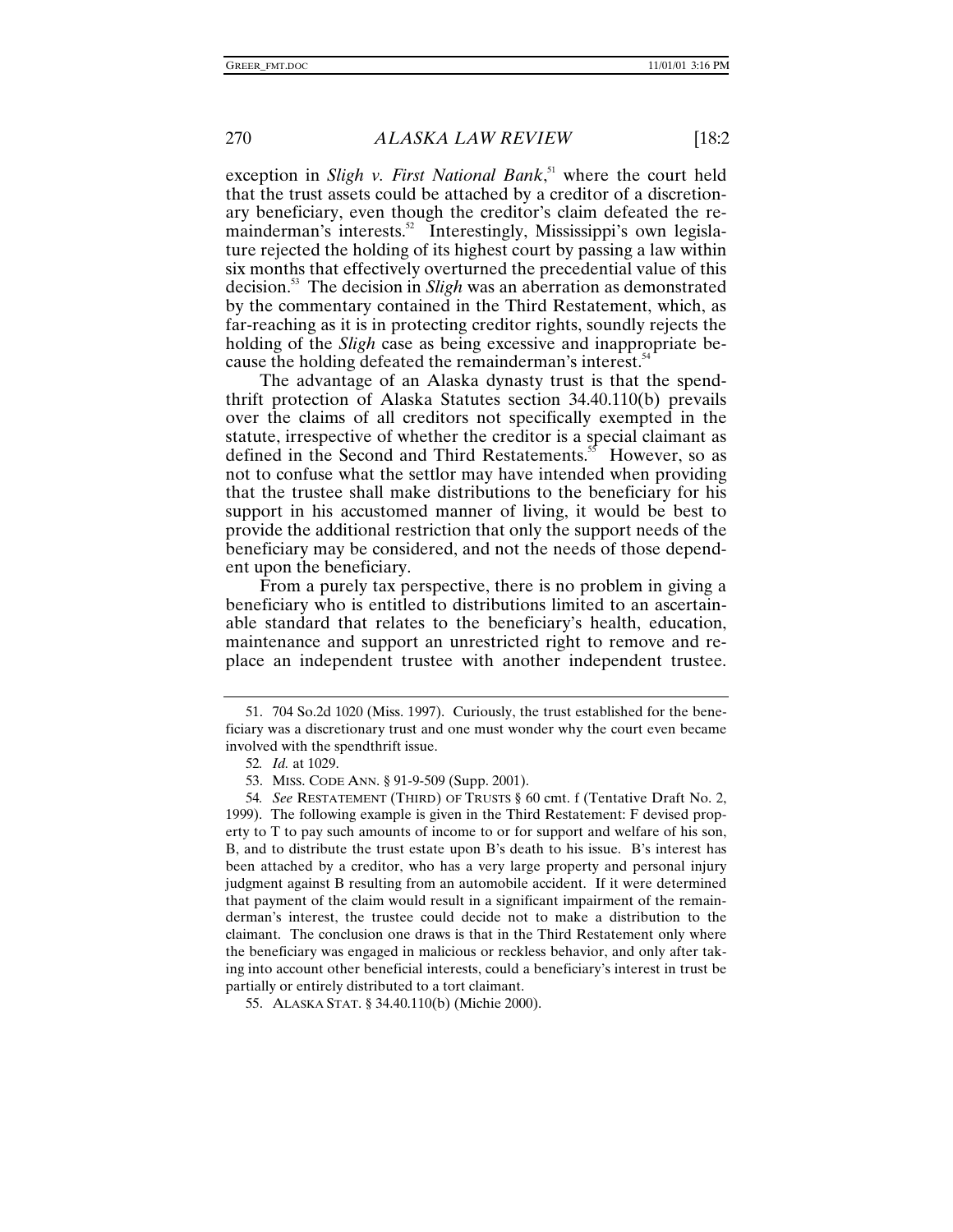The beneficiary will not be considered as having a general power of appointment over the trust assets that would cause estate tax inclusion. $56$ 

C. Naming the Beneficiary as Trustee and Giving the Beneficiary a Discretionary Interest Limited to an Ascertainable Standard Relating to a Beneficiary's Health, Education, Maintenance and Support, Coupled with a Spendthift Provision

A dynasty trust could name a beneficiary as the sole trustee, but the beneficial interest would be a discretionary interest limited to an ascertainable standard relating to a beneficiary's health, education, maintenance and support. The beneficial interest could be described as follows:

The trustee *may* pay over or apply the net income and principal thereof, to such extent, including the whole thereof, as the trustee, in the exercise of sole and absolute discretion, may determine, for and limited to the beneficiary's health, education, maintenance and support in the beneficiary's accustomed manner of living. Any net income not so paid over or applied shall be accumulated and added to the principal of the trust at least annually and thereafter shall be held, administered and disposed of as a part thereof. The limitation that payments may be made or applied only for the beneficiary's health, education, maintenance and support in the beneficiary's accustomed manner of living shall not be interpreted as imposing a duty, even if unreasonably withheld, on the trustee to make distributions for the beneficiary's health, education, maintenance and support in the beneficiary's accustomed manner of living, but shall only set forth the maximum extent in which the trustee's exercise of discretion may be exercised. Moreover, only the support needs of the beneficiary may be considered and not the needs of those dependent upon the beneficiary.

At the other end of the continuum regarding beneficiary control, the beneficiary could serve as his own trustee, and he could be entitled to discretionary distributions limited to an ascertainable standard relating to the beneficiary's health, education, maintenance and support. This type of trust is sometimes referred to as a "beneficiary-controlled" dynasty trust. $57$  Care must be taken that

<sup>56.</sup> Treas. Reg. § 20.2041-1 (as amended in 1961).

<sup>57.</sup> R. OSHINS & S. OSHINS, *Protecting & Preserving Wealth into the Next Millennium* (pt. 1), 137 TRUSTS AND ESTATES 11, at 52, 60 (1998).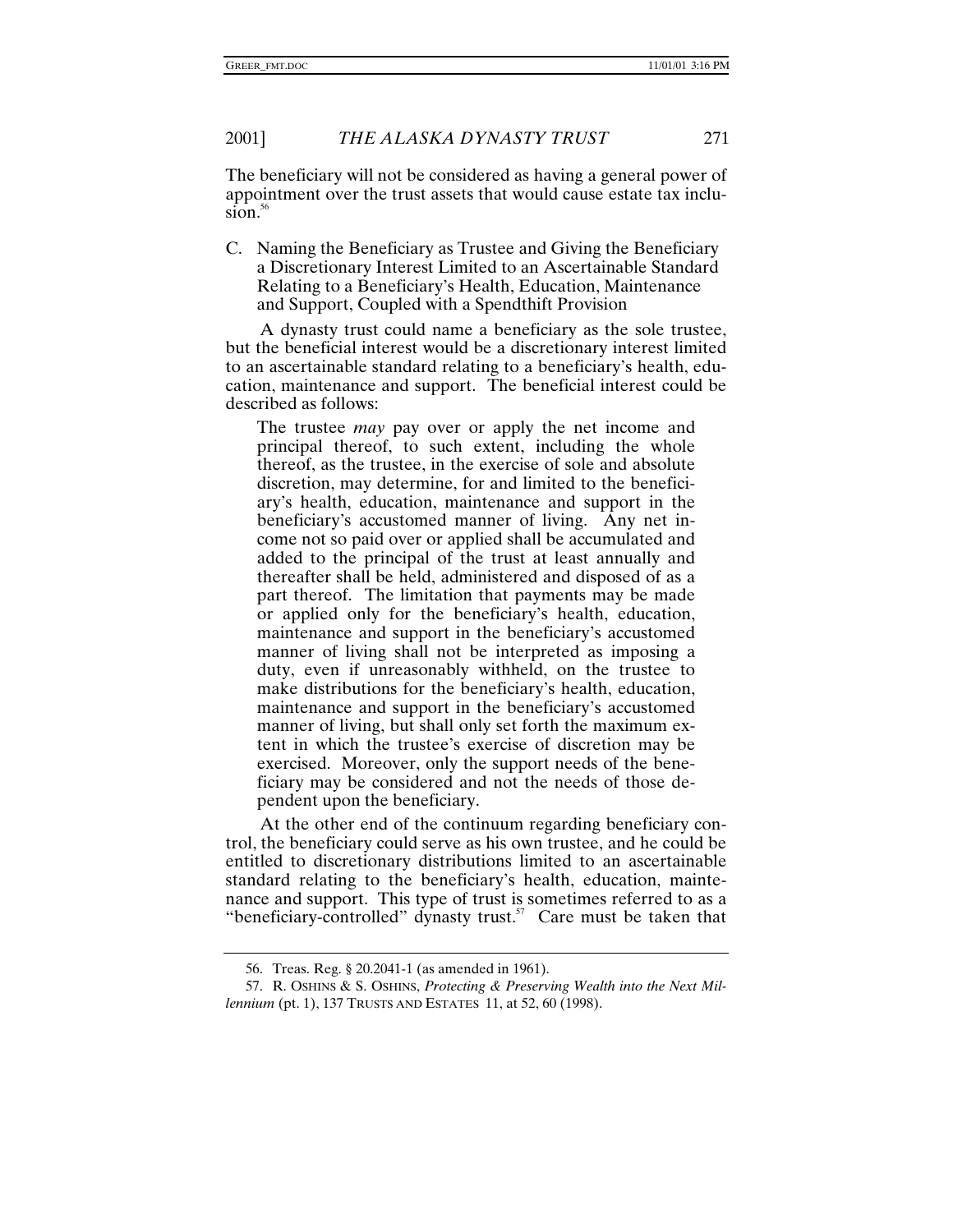the limitation (that distributions can be made only for the beneficiary's health, education, maintenance and support in the beneficiary's accustomed manner of living) is not interpreted as setting forth a standard that requires the trustee to make distributions to the beneficiary. In other words, the limitation should set forth only a ceiling, and not a floor, in which the range of discretion may be employed. The Second Restatement does not give the creditor more rights if a beneficiary has been named as the sole trustee of his trust,<sup>38</sup> presumably because he would be subject to the same fiduciary standards (particularly those that might be owed to remaindermen) as would be applicable to an independent trustee. As previously mentioned, under the Second Restatement, only special claimants such as children, spouses and ex-spouses, providers of necessaries and governmental units would have a right to reach the interest of the beneficiary in satisfaction of their claims.

The position taken in the Third Restatement differs markedly with regard to the rights of creditors against a beneficiary who is a trustee of his own trust. The Third Restatement's position is that spendthrift provisions are disregarded when the beneficiary is also the trustee. The result is that not only do the special claimants referred to above have a right to reach the beneficial interest, but any claimant can reach the maximum amount that the beneficiary could distribute to himself without the distribution being considered an abuse of discretion.<sup>59</sup> The Third Restatement states any fiduciary position that the beneficiary occupies can be disregarded, and it describes the beneficiary's fiduciary rights as a limited form of ownership analogous to certain general powers. $60$  These rather harsh results do not apply if an independent co-trustee is appointed.<sup>61</sup> In jurisdictions where a current beneficiary cannot serve as sole trustee without leaving the trust vulnerable to creditor claims, it would be desirable to name an independent co-trustee who would be solely responsible for distributions.

The advantage of the Alaska dynasty trust, irrespective of the position taken in the Second or the Third Restatement, is that a beneficiary can be named as the trustee of his own trust, and the spendthrift protection of Alaska Statutes section 34.40.110(b) would prevail over the claim of a creditor, special claimant or otherwise. In addition, its simplicity in approach may make the trust more palatable to the settlor and the beneficiary who does not

<sup>58.</sup> RESTATEMENT (SECOND) OF TRUSTS § 152 cmt. m (1959).

<sup>59.</sup> RESTATEMENT (THIRD) OF TRUSTS § 60 cmt. g (Tentative Draft No. 2, 1999).

<sup>60</sup>*. Id.*

<sup>61</sup>*. Id.*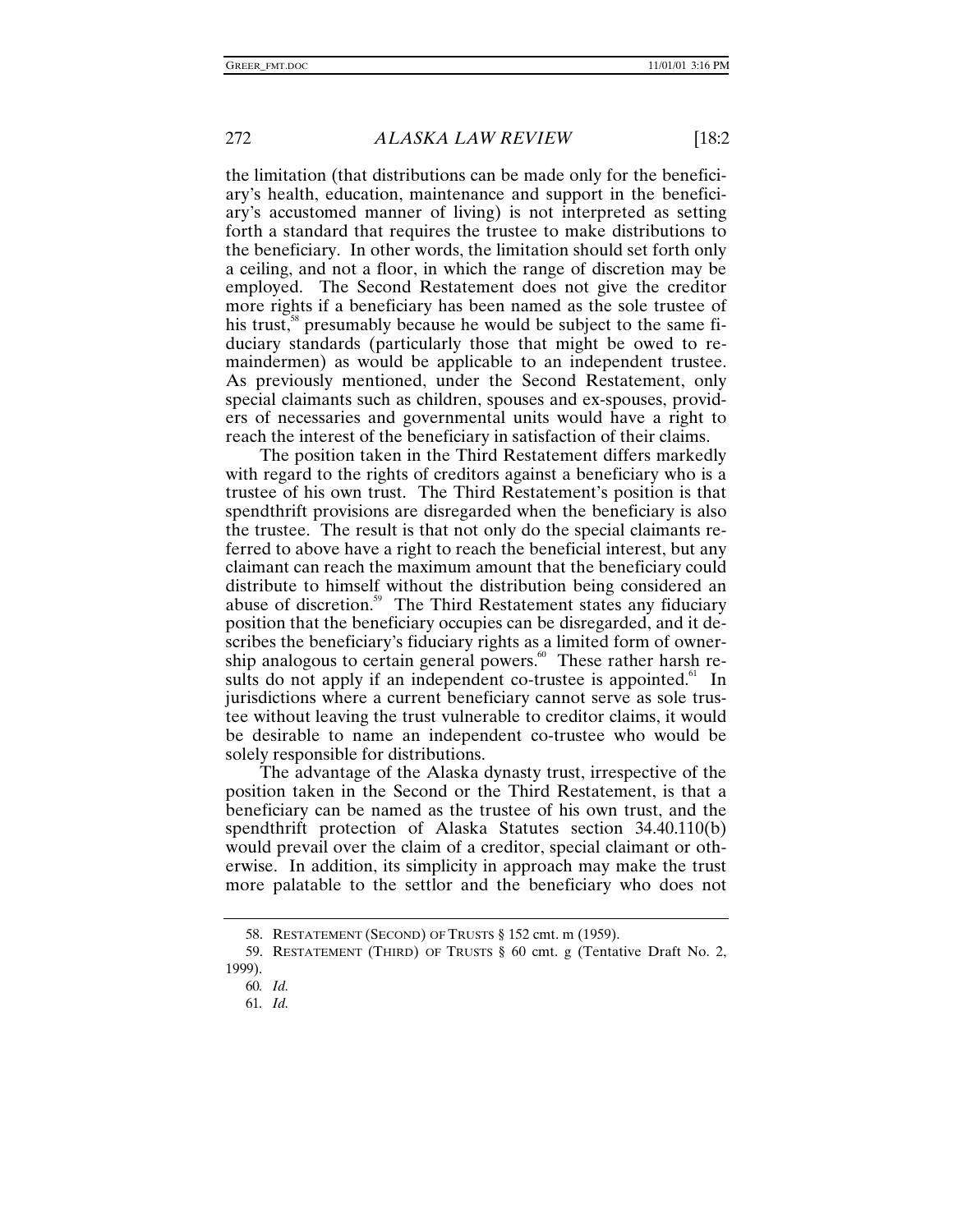want an independent trustee to become involved in the family's financial matters.

D. A Blended Approach with an Independent Trustee as Either a Successor Trustee or an Originally Appointed Co-Trustee

In sum, the basic theme of the three previous approaches is that in jurisdictions where creditor protection is desired and adequate spendthrift protection cannot be provided, it is best for the trust to be discretionary and for the trustee to be independent. Even though it is not necessary to have an independent trustee in order to have creditor protection in Alaska, if maximum creditor protection is desired, it is probably wise to have an independent trustee who has the sole power to make discretionary distributions. One approach is to draft a trust in which the beneficiary as the sole trustee can make discretionary distributions to himself limited to an ascertainable standard relating to the beneficiary's health, education, maintenance and support in his accustomed manner of living, but further providing that in the event of his resignation as trustee, an independent trustee would replace him as the trustee. An alternative approach is to make the beneficiary-trustee a cotrustee with another independent trustee from the outset.

The advantage of the first approach is that it gives the beneficiary control when creditor protection is not a concern and gives the beneficiary the ability to turn over control should a creditor concern arise in the future. The disadvantage of this approach is that it might appear that the beneficiary has transferred something of value by resigning as a trustee in favor of an independent trustee, especially if the resignation comes shortly after a creditor problem arises. It should be mentioned that this perceived disadvantage has no legal foundation, since a beneficiary who serves as a trustee is still a fiduciary, and the spendthrift protection of Alaska Statutes section 34.40.110(b) does not differentiate on the basis of who is serving as trustee. Alternatively, the trust instrument could provide that upon the beneficiary relinquishing his position as sole trustee, an independent co-trustee named in the instrument would thereupon be appointed. The independent co-trustee would have the sole authority to make distributions, with the beneficiary being retained as a co-trustee with the authority over investments and the administrative aspects of the trust. In order to provide a jurisdictional nexus to Alaska, it is important that the administrative functions of the trust be served by an Alaskan trustee. $\mathbb{S}^2$ 

<sup>62.</sup> ALASKA STAT. § 13.36.035(c)(3) (Michie 2000).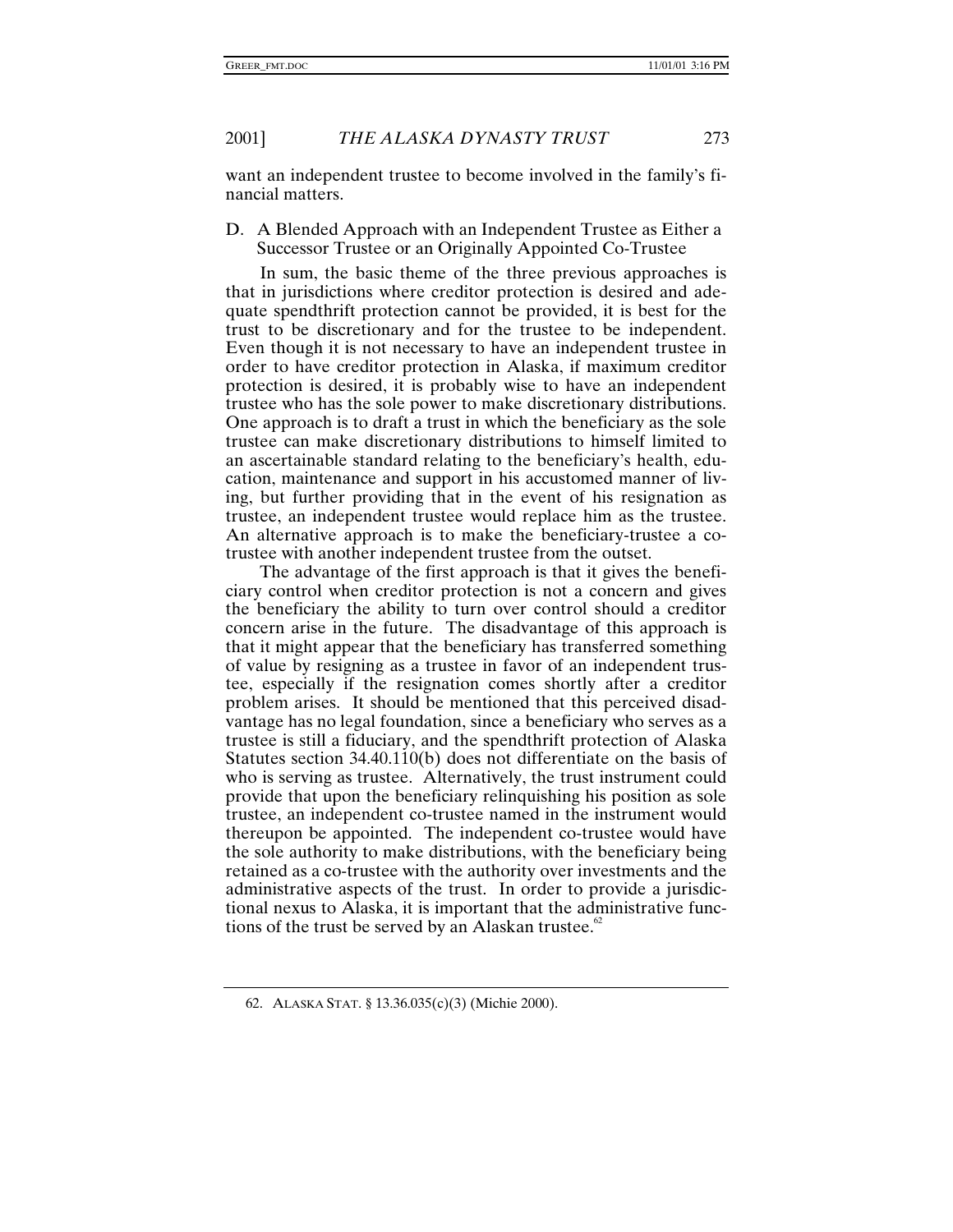The second, and perhaps better, approach is to have the beneficiary serve at the outset as a co-trustee with an independent trustee, where the independent trustee has the sole authority concerning distributions. The beneficiary could continue to have authority concerning investments and, provided the beneficiary is domiciled in Alaska, authority over the administrative aspects of the trust. At any point in time, the beneficiary could relinquish the investment and administrative functions in favor of an independent trustee. Having an independent trustee solely responsible for distribution decisions from the outset would be the preferred approach if there is concern that a subsequent resignation of the beneficiary as the sole trustee in favor of an independent trustee would compromise the protection given the beneficial interest. The right to remove and replace the independent trustee could continue to be given to the beneficiary, provided the beneficial interest is not wholly discretionary but is limited to an ascertainable standard. However, it is preferable for both tax and creditor protection purposes to give the beneficiary the power to remove the independent trustee only "for reasonable cause," as defined in the trust document.

#### IV. POWERS OF APPOINTMENT

#### A. Powers of Appointment and Creditor Claims

As previously mentioned, dynasty trusts exempt from the GST tax will typically give beneficiaries a testamentary non-general power of appointment. A testamentary non-general power of appointment allows a beneficiary to alter the disposition of assets as set forth in a settlor's dispositive plan. Giving beneficiaries powers of appointment resolves, in many respects, the argument against dynasty trusts that property interests should be controlled by the living and not by a settlor's "dead hand."<sup>63</sup>

As might be expected, appointive assets covered by a testamentary non-general power of appointment cannot be attached by a beneficiary's creditor or the expenses of administration of a beneficiary's estate.<sup>\*</sup> Even if a beneficiary is given a testamentary *general* power of appointment, as would typically be the case in a nonexempt dynasty trust, the trust assets cannot be subjected to the claims of the beneficiary's creditors, unless and only to the extent

<sup>63</sup>*. See* Ira Mark Bloom, *The GST Tax Tail is Killing the Rule Against Perpetuities*, 87 TAX NOTES 569, 570-71 (2000) (providing a discussion of past and present reasons for the rule).

<sup>64.</sup> RESTATEMENT (SECOND) OF PROP.: DONATIVE TRANSFERS § 13.1 (1986).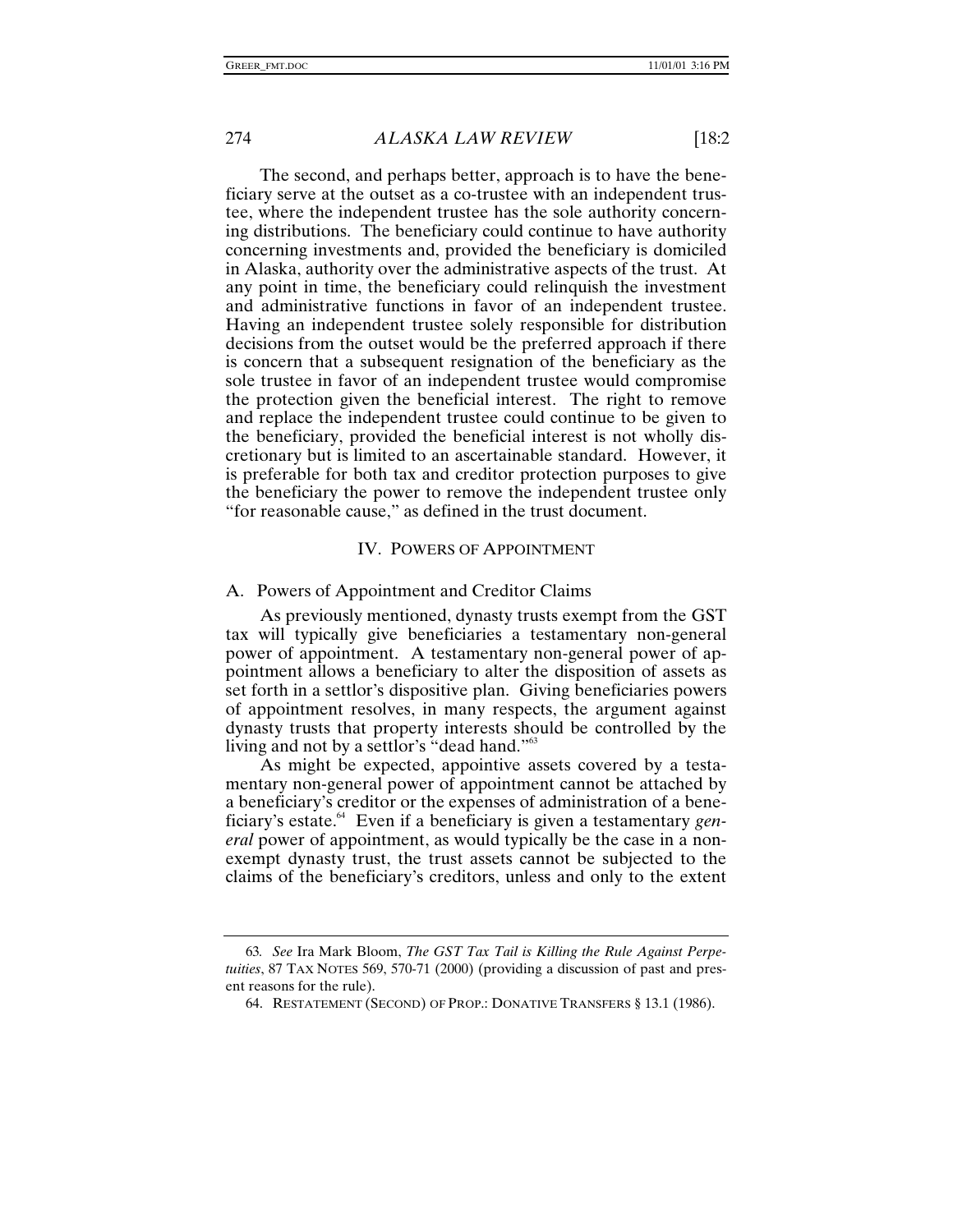provided by statute. $65$  It is important to note that the tax goal of having the assets of a non-exempt trust included in the beneficiary's estate can be accomplished without the donee being considered the owner of the trust for creditor protection purposes.<sup>66</sup> This is the Second Restatement's position as it relates to both an unexercised testamentary general power of appointment and an unexercised but presently exercisable general power of appointment. The theory is that until the donee exercises the power, he has not accepted control over the appointive assets that gives the donee the equivalent of ownership.<sup>87</sup> However, under the Second Restatement if a testamentary or a presently exercisable general power of appointment is exercised, the appointive assets can be subjected to the payment of claims against the beneficiary's estate.<sup>68</sup>

The Third Restatement differs from the Second Restatement in that it treats an individual with an unexercised but presently exercisable general power of appointment as the owner of the property over which the rights could be exercised.<sup>69</sup> A presently exercisable right of withdrawal is treated as a presently exercisable general power of appointment. Thus, all assets that could be withdrawn by the donee of a presently exercisable general power of appointment are subject to claims of the beneficiary's creditors. This arguably could compromise irrevocable trusts where a beneficiary is given *Crummey* withdrawal rights.<sup>70</sup> Under the Third Restatement, during the time a beneficiary has withdrawal rights, the trust is considered self-settled to the full extent that the beneficiary has such withdrawal rights. The Uniform Trust Code differs from the Third Restatement in this regard by considering the trust self-

<sup>65</sup>*. Compare* R.I. GEN. LAWS § 34-22-13 (1956), *with* RESTATEMENT (SECOND) OF PROP.: DONATIVE TRANSFERS § 13.2 (1986) (going further than the Restatement by specifically rejecting creditor claims against donees of a power of appointment, whether non-general or general).

<sup>66.</sup> I.R.C. § 2041(a) (2001).

<sup>67.</sup> RESTATEMENT (SECOND) OF PROP.: DONATIVE TRANSFERS § 13.2 (1986).

<sup>68</sup>*. Id.* § 13.4, 13.5.

<sup>69.</sup> RESTATEMENT (THIRD) OF TRUSTS § 56 (1959).

<sup>70</sup>*. See* Crummey v. Comm'r of Internal Revenue, 397 F.2d 82 (9th Cir. 1968), *rev'g* Crummey v. Commissioner, 25 T.C.M. (CCH) 772 (1966). To qualify a gift for the annual exemption the gift must be of a present interest. Typically gifts in trust are not of a present interest because the beneficiaries have only a future right to the gift as dictated by the terms of the trust. To convert what would otherwise be a gift of a future interest into a gift of a present interest that qualifies for the gift tax annual exemption, beneficiaries are given an immediate right to withdraw the settlor's contribution to the trust for a limited period of time. Typically this is thirty to sixty days. If the right is not exercised, it lapses, and the contribution remains in the trust to be used as the trustee directs.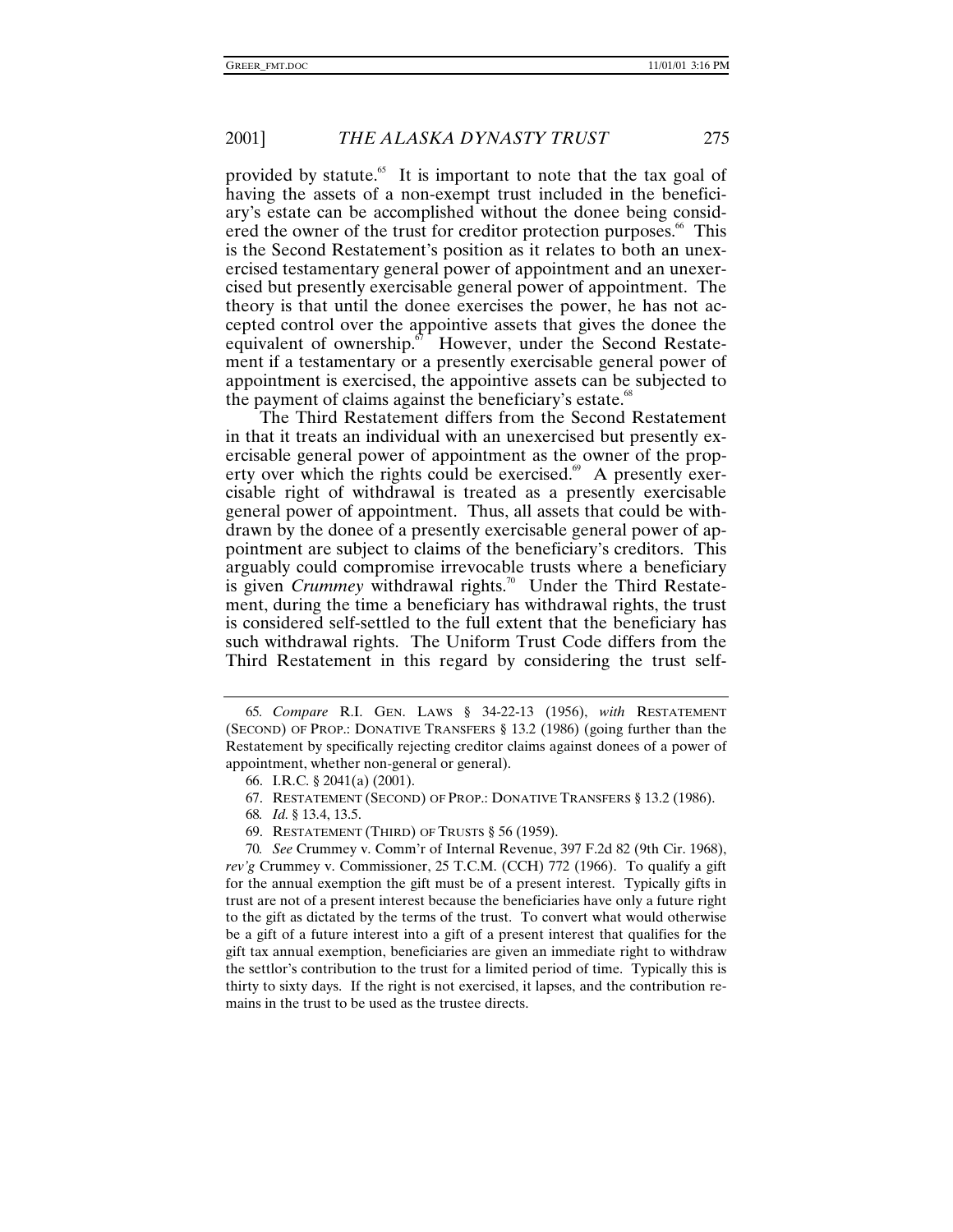settled only to the extent the withdrawal right exceeds the greater of \$5,000 or 5% of the trust estate or the gift tax annual exclusion amount.<sup>71</sup> To the extent a trust is considered self-settled, under both the Third Restatement and the Uniform Trust Code, any spendthrift restraint will be held invalid as to that portion subject to a beneficiary's withdrawal rights, leaving the trust assets vulnerable to the beneficiary's creditors.<sup>72</sup> This will not be the result under Alaska law because self-settled trusts are recognized in Alaska, but this is only true if the beneficiary interest is discretionary.<sup>33</sup>

#### B. Powers of Appointment and the Delaware Tax Trap

Generally, the exercise of a testamentary non-general power of appointment will not result in the trust assets being included in the gift or estate tax base of the beneficiary who exercises that power. An exception exists when the beneficiary exercises a testamentary non-general power of appointment in a manner that causes the beneficiary to fall into the "Delaware Tax Trap." The Delaware Tax Trap is sprung in a state that has totally eliminated the Rule Against Perpetuities if a beneficiary exercises a nongeneral power of appointment to create a further trust, giving a successive beneficiary a non-general power of appointment. The result is that all trust assets subject to the exercise of the beneficiary's non-general power of appointment are exposed to the gift or estate tax, depending on when the beneficiary exercised the nongeneral power of appointment. This exposure could prove devastating to the beneficiary who unwittingly falls into the trap. This deficiency in Alaska state law brought about the enactment of Alaska's present Rule Against Perpetuities, as well as a new rule governing the suspension of the power of alienation.<sup>74</sup>

To fully understand the Delaware Tax Trap, one must first have a basic understanding of the Rule Against Perpetuities and the manner in which powers of appointment fit into this rule. $\degree$  The

<sup>71.</sup> UNIF. TRUST CODE § 505(b)(2) (2000).

<sup>72.</sup> RESTATEMENT (THIRD) OF TRUSTS § 58 illus. 2, 11 (Tentative Draft No. 2, 1999); UNIF. TRUST CODE § 505.

<sup>73.</sup> ALASKA STAT. § 34.40.110(b)(3) (Michie 2000).

<sup>74</sup>*. Id*. § 34.27.051. This statute was signed into law on April 22, 2000, but is retroactive to April 2, 1997. In addition, the new Alaska Statutes section 34.27.100 added a rule governing the suspension of the power of alienation. These provisions were amended again by the twenty-second Legislature, and the amendments were signed into law on April 28, 2001, effective immediately.

<sup>75.</sup> For a thorough discussion of the Delaware Tax Trap, see Stephen E. Greer, *The Delaware Tax Trap and the Abolition of the Rule Against Perpetuities*, EST. PLAN., Feb. 2001, at 68.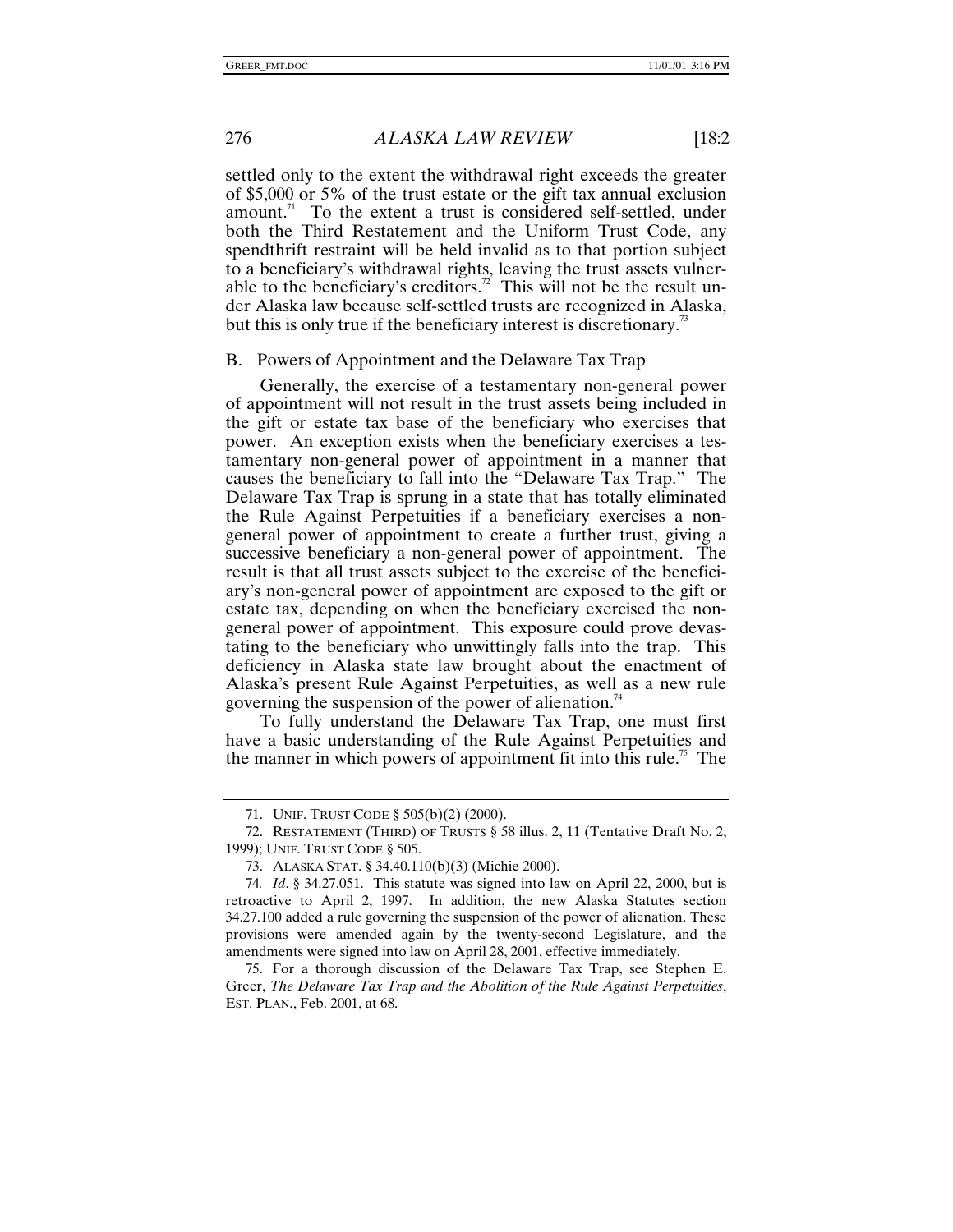common law Rule Against Perpetuities and the USRAP both provide that the validity of an interest in trust created by the exercise of a non-general or testamentary general power of appointment is measured from the date the original trust was created.<sup>76</sup> Thus, the measuring period for determining the validity of non-vested interests created by the exercise of a non-general or a testamentary general power of appointment "relates back" to the date the original trust was created.<sup>77</sup> The "relation back" doctrine not only determines the inception of the time period in which trust interests must vest, but it also determines the inception of the time period in which non-general and testamentary general powers of appointment must be exercised.<sup>78</sup> As a result, under both the common law Rule Against Perpetuities and the USRAP, when the donee of a non-general power of appointment (the first power) exercises it by giving a beneficiary the further ability to exercise a non-general power of appointment (the second power), the time period in which an interest created by the second power must vest is measured by calculating the perpetuities period from the date of the trust instrument creating the first power.<sup>99</sup>

In a jurisdiction that has abolished the Rule Against Perpetuities, there is no stated period of time within which a property interest must vest. Whenever a power of appointment is exercised to create a successive non-general power of appointment, the property subject to this power will have its vesting postponed for a period of time that cannot be ascertained by referring back to the date of the instrument creating the first power of appointment. "There is no 'period' ascertainable by reference to the date  $[a] \dots$ power was created, because there is no rule against perpetuities and thus there simply is no 'period.'"<sup>80</sup> Thus, all trust property subject to the exercise of a non-general power of appointment, exercised to create a trust giving a succeeding beneficiary a nongeneral power of appointment, renders that property subject to federal estate tax or federal gift tax.

<sup>76</sup>*. See* LAWRENCE W. WAGGONER, ESTATES IN LAND AND FUTURE INTERESTS IN A NUTSHELL §§ 16.1(d), 16.2 (2d ed. 1993).

<sup>77.</sup> The "relation back" doctrine does not apply to a presently exercisable general power of appointment, which is the equivalent of ownership for perpetuities purposes. *See id*. § 16.1(d).

<sup>78</sup>*. See* RESTATEMENT (SECOND) OF PROP.: DONATIVE TRANSFERS § 1.2(h) (1986).

<sup>79.</sup> UNIF. STAT. RULE AGAINST PERPETUITIES § 2 (amended 1990), 88 U.L.A. 359 (1993).

<sup>80.</sup> STAFF OF HOUSE COMM. ON REAL PROPERTY & PROBATE, 2000 Leg., 21st Sess., ANALYSIS HB 599, at 4 (Fla. 2000).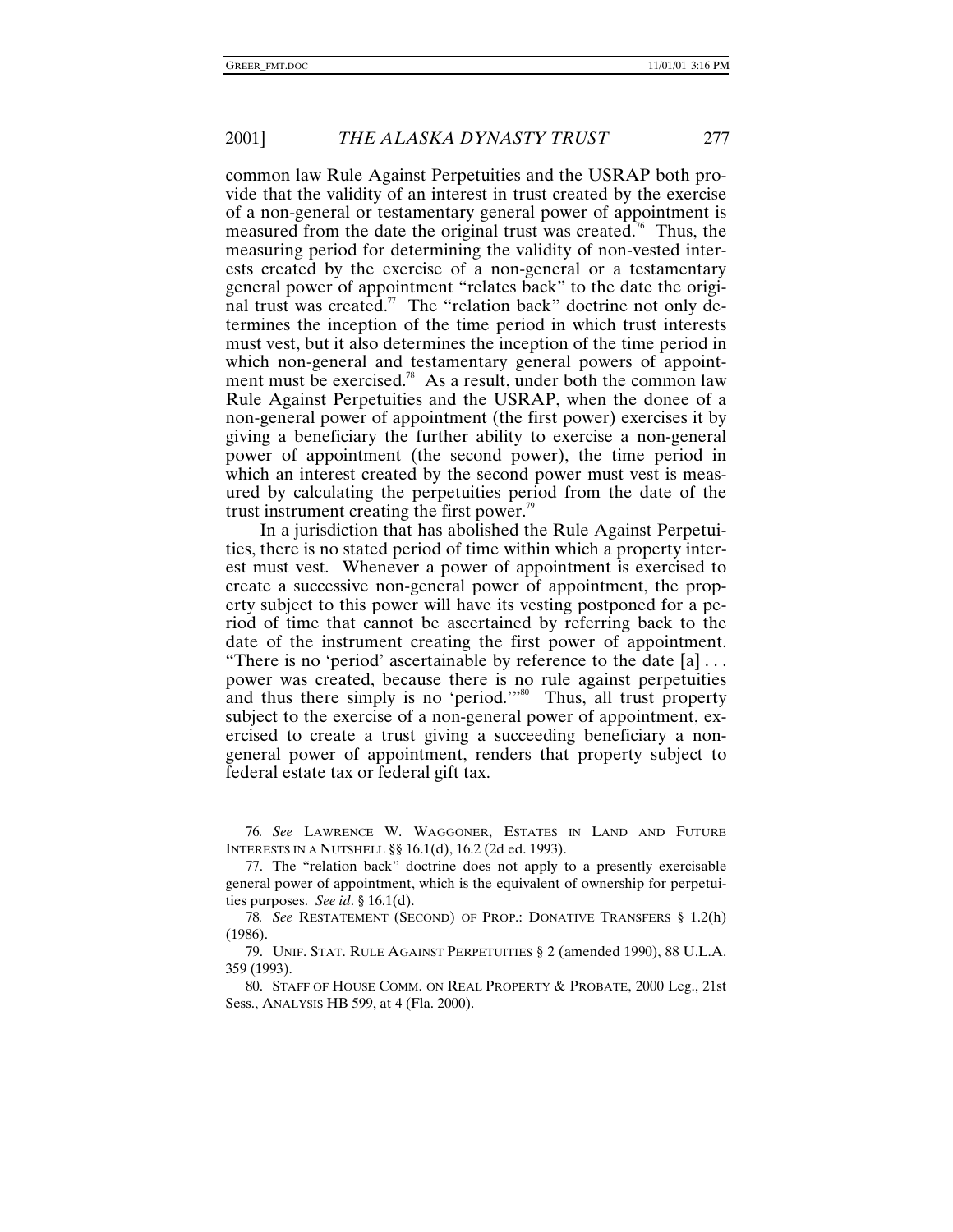## C. Evolvement of Alaska Law to Avoid the Delaware Tax Trap

Alaska's first attempt to permit the creation of dynasty trusts was in 1997. Alaska Statutes section 34.27.050 was amended to state that "a nonvested property interest is invalid unless the interest is in a trust, and all or part of the income or principal of the trust may be distributed, in the discretion of the trustee, to a person who is living when the trust is created."<sup>81</sup> Under the terms of that statute, several problems were discovered.

First, it was unclear whether a charitable lead dynasty trust could be created in Alaska. This is a trust in which a charity is given a right to receive an annuity or unitrust interest, usually for a term of years, followed by a gift-over to non-charitable beneficiaries. The transfer tax value of the ultimate gift-over to the settlor's non-charitable beneficiaries must be actuarially reduced to take into account the charity's interest. This is an effective way to reduce the federal transfer tax on the amount that the non-charitable beneficiaries will ultimately receive. Under the terms of the former statute, it was unclear whether the gift-over to the non-charitable beneficiaries could be in the form a dynasty trust because it was unclear whether a charity was a "person" within the meaning of the statute. If charities were not included in the definition of a "person," then the unrepealed USRAP provisions would apply with respect to the future interests of the non-charitable beneficiaries.

Second, there was an additional concern that it might not be possible to create dynasty trusts that are initially funded with assets in which beneficiaries are given *Crummey* withdrawal rights.<sup>82</sup> If the gift to the trustee is subject to an immediate right of withdrawal free from interference by the trustee, then under the terms of the statute, income or principal cannot be distributed in the trustee's discretion to a person who is living when the trust is created. This is because the trustee cannot make a distribution of trust assets during the time the beneficiaries have withdrawal rights and thus the trust cannot be perpetual. Instead, the trust interests would have to vest within the period set forth in USRAP.

Third, although under the former statute a trust could be perpetual with no requirement that beneficial interests vest within the period set forth in USRAP, there was also no required period within which property "must" vest. Therefore, if a beneficiary exercised a non-general power of appointment to create a trust giving a successive beneficiary a non-general power of appointment, the

<sup>81.</sup> ALASKA STAT. § 34.27.050(a)(3) (repealed 2000).

<sup>82.</sup> Crummey v. Comm'r of Internal Revenue, 397 F.2d 82 (9th Cir. 1968), *rev'g* Crummey v. Commissioner, 25 T.C.M. (CCH) 772 (1966).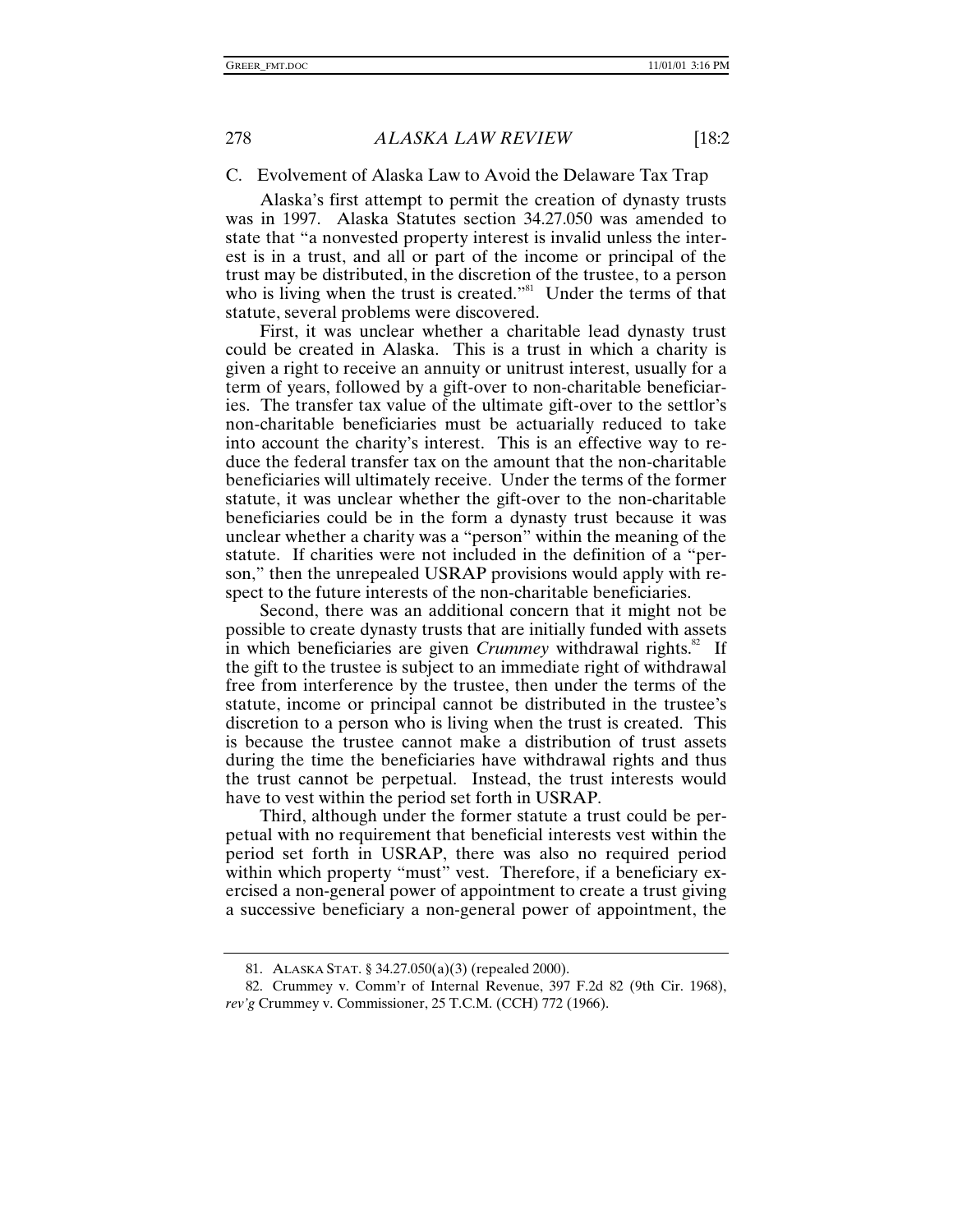property subject to this power would have its vesting postponed for a period of time not ascertainable by referring back to the date of the instrument creating the first power of appointment. As a result, a beneficiary who exercised the non-general power of appointment fell into the Delaware Tax Trap. However, it was doubtful a beneficiary would ever fall into the Delaware Tax Trap because of an equally troublesome problem. The former statute left in place a USRAP provision that contingent non-general powers of appointment could be validly exercised only within the USRAP period. As a result, any attempt to exercise a non-general power of appointment to create a successive non-general power of appointment beyond the statutory period permitted under USRAP would simply be invalid.

It was important to do two things so that non-general powers of appointment could be safely given to beneficiaries of dynasty trusts. First, the time period of the Rule Against Perpetuities needed to be extended instead of abolished so that there would be a period of time within which property subject to a non-general power of appointment, exercised to create a successive power of appointment, must vest; second, the length of time within which powers of appointment could be exercised must be extended to that same period of time. On April 22, 2000, the former USRAP provisions were repealed, and Alaska Statutes section 34.27.051 was enacted in its place. $83 \times 10^{14}$  Alaska Statutes section 34.27.051 states that non-general and testamentary powers of appointment must be *exercised* within 1,000 years from the date of the instrument creating the original power of appointment. $84$  This same section states that in the limited circumstance where a non-general power of appointment is exercised to create a successive non-general power of appointment or a successive testamentary general power of appointment, all property interests *must vest* within 1,000 years of the creation of the original instrument creating the original nongeneral power of appointment.<sup>85</sup>

Because the ability of a beneficiary to fall into the Delaware Tax Trap might be desirable if it is better to have the property subjected to estate or gift tax rather than generation-skipping tax, as is typically the case in non-exempt trusts, this was explicitly pro-

<sup>83</sup>*. See* H.R. 34, 22 Leg., 1st Sess. (Alaska 2001); S. 162, 21 Leg., 1st Sess. (Alaska 2000).

<sup>84.</sup> ALASKA STAT. § 34.27.051(a) (Michie 2000).

<sup>85</sup>*. Id*. § 34.27.051(c).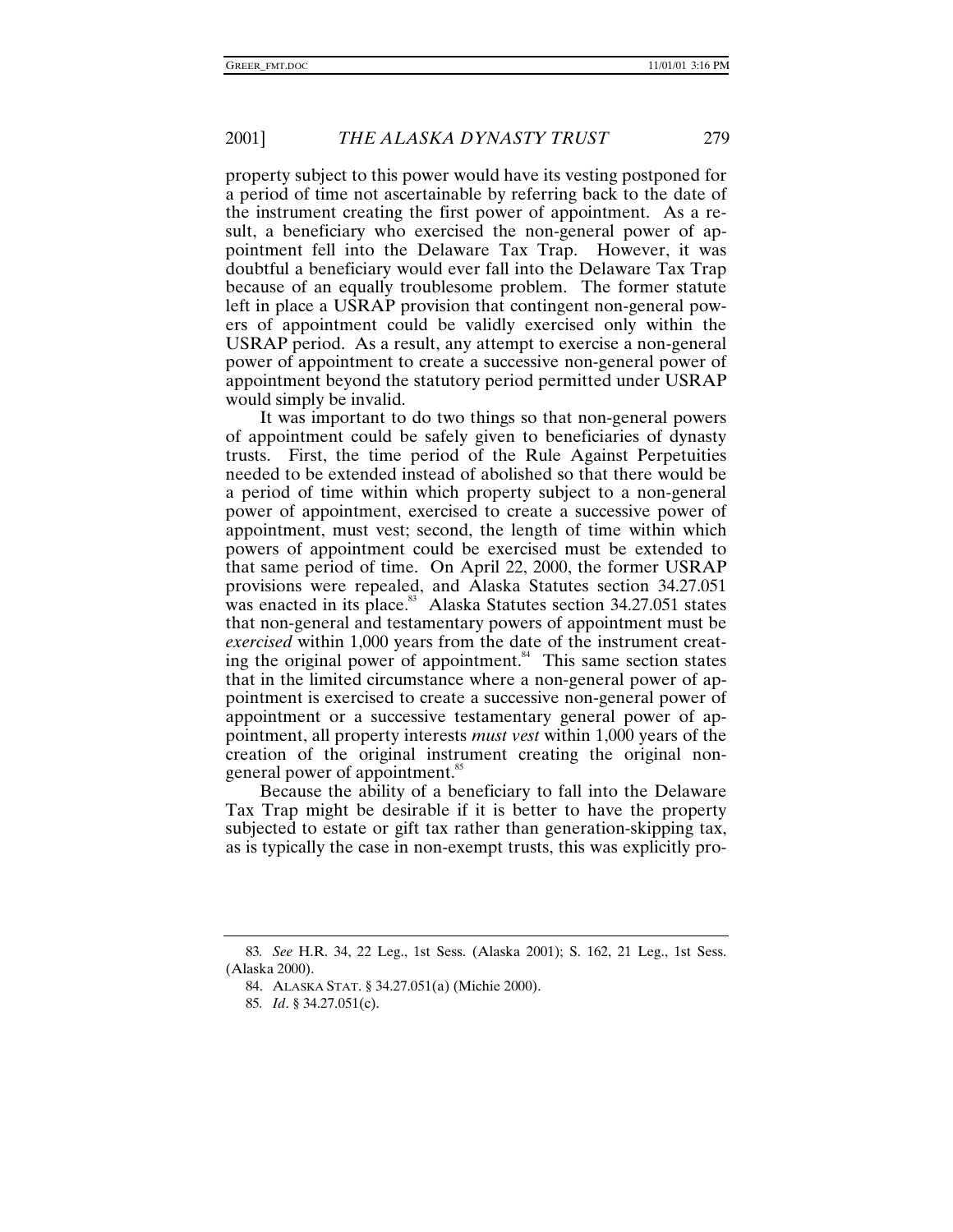vided for in Alaska Statutes section  $34.27.051(b)$ .<sup>86</sup> In that subsection, a new perpetuities period commences when a presently exercisable power of appointment is created. $87$  These new provisions were retroactive to April 2, 1997, at the time when perpetual trusts became possible in Alaska.<sup>88</sup> The ability to make these provisions retroactive is sanctioned in section  $5(a)$  of USRAP.<sup>89</sup> This section provides that with respect to a non-vested property interest and a power of appointment created by the exercise of a power of appointment, the law in effect at the time a power of appointment is exercised to create a successive power of appointment controls. In other words, even though a trust instrument might have been created prior to the enactment of USRAP, if at a later point in time a power of appointment is exercised, the law in effect at the time the power of appointment is exercised determines the validity of the exercise and the validity of all interests created by that exercise. The purpose of that provision was to make USRAP's "wait and see" period of ninety years applicable to trust instruments created prior to the enactment of USRAP.

In addition to radically changing our Rule Against Perpetuities, a new rule against the suspension of the power of alienation (the "Alienability Rule") was passed.<sup>90</sup> This rule actually promotes the same goals as the common law Rule Against Perpetuities. The primary aim is to make the trust property freely alienable within a defined period of time. In fact, many states have abolished the Rule Against Perpetuities in favor of an Alienability Rule. Those states are Illinois, Maine, Maryland, New Jersey, Ohio, South Dakota, and Wisconsin. $91$  The central purpose behind the Rule Against Perpetuities is to require all future interests to vest within a required period of time. Once all interests have vested, it is possible, particularly when a trust is not involved, to value those interests so the property can then be sold. The Alienability Rule was interpreted to mean the following—not later than the end of a

<sup>86.</sup> Jonathan G. Blattmachr & Jeffrey N. Pennell, *Adventures in Generation-Skipping, or How We Learned to Love the "Delaware Tax Trap,"* 24 REAL PROP., PROB. & TR. J. 75, 87-88 (1989); ALASKA STAT. § 34.27.051(b) (Michie 2000).

<sup>87.</sup> ALASKA STAT. § 34.27.051(b).

<sup>88</sup>*. Id*. § 34.27.070(c).

<sup>89.</sup> UNIF. STATUTORY RULE AGAINST PERPETUITIES § 5(a) (amended 1990), 8b U.L.A. 375 (1993).

<sup>90.</sup> ALASKA STAT. § 34.27.100 (Michie 2000).

<sup>91. 765</sup> ILL. COMP. STAT. 305/4(a)(2) (West Supp. 2001); ME. REV. STAT. ANN. tit. 33, § 101-A (West Supp. 2000); MD. CODE ANN., [Estates & Trusts] § 11- 102 (2001); N.J. STAT. ANN. § 46:2F-9 (West Supp. 2001); OHIO REV. CODE ANN. § 2131.09 (West 1994); S.D. CODIFIED LAWS § 43-6-3 (Michie 1997); WIS. STAT. ANN. § 700.16 (West 2001).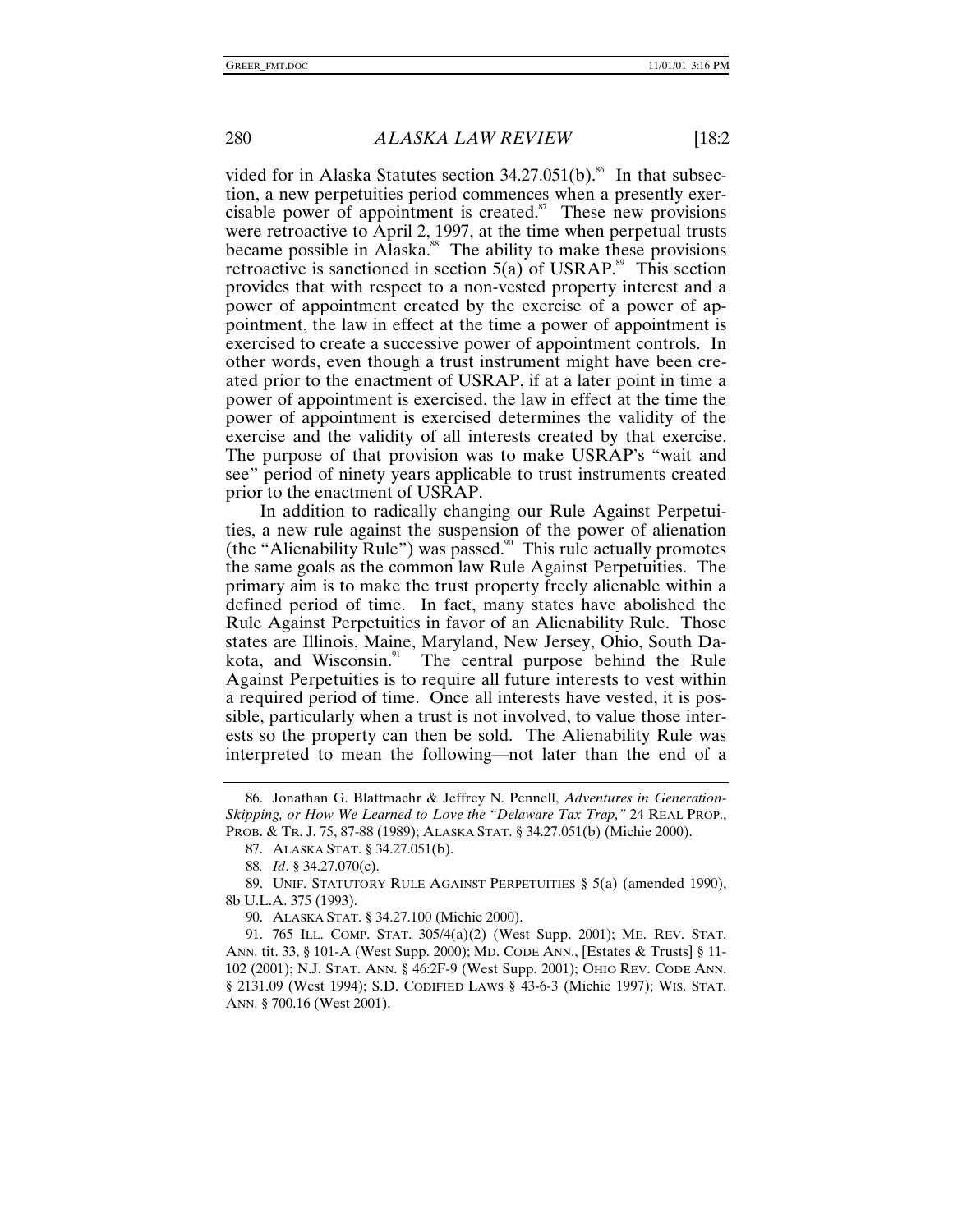permissible period, there must exist persons in being who, alone or in combination with others, can convey an absolute fee in land or full ownership of personalty. The test is whether the trust would or could end during the permissible period, thus providing the beneficiaries the ability to sell the trust assets.<sup>92</sup> As originally formulated, the power of alienation had to reside in the beneficiaries. The requirement that the beneficiaries be given the power of sale has been statutorily changed in those states adopting the Alienability Rule. In these states, there is either an explicit or implicit statement that the power of alienation is not suspended with respect to property held in trust if a trustee is given a power of sale over the trust assets. Alaska Statutes section 34.27.100 states that the power of alienation must not be suspended beyond a period measured by lives in being plus thirty years. $93$  At the same time, this statute provides that the power of alienation is not suspended if a trustee is given a power of sale over the subject property.<sup>94</sup>

In Alaska, the principal reason for the adoption of the Alienability Rule is to ensure the alienability of property held in trust, and also to fit within the holding of *Estate of Murphy v. Commissioner*. 95 In *Estate of Murphy*, a beneficiary of a Wisconsin trust exercised a power of appointment by creating another power in her husband, which he in turn could validly exercise by placing the property subject to the power in a perpetual trust for the benefit of his children and descendants.<sup>96</sup> The federal government's position was that the Delaware Tax Trap provisions of I.R.C. section  $2041(a)(3)$  applied.<sup>97</sup> However, the tax court held that section 2041(a)(3) required only an examination of applicable local law to determine whether there was a postponement of vesting or a suspension of the power of alienation.<sup>98</sup> The court found section 2041(a)(3) inapplicable because the trustee was given a power of sale.<sup>99</sup> Under Wisconsin law, the permissible alienation period is measured from the date the first power is created.<sup>100</sup> Where the

<sup>92.</sup> I. Bloom, *Transfer Tax Avoidance: The Impact of Perpetuities Restrictions Before and After Generation-Skipping Taxation*, 45 ALBANY L. REV. 261 (1981) (discussing the history of the Rule Against Perpetuities and the rule against the suspension of the power of alienation).

<sup>93.</sup> ALASKA STAT. § 34.27.100 (Michie 2000). This additional thirty-year period corresponds to Wisconsin law. WIS. STAT. ANN. § 700.16(1)(a) (West 2001).

<sup>94.</sup> ALASKA STAT. § 34.27.100(b)(2)(A) (Michie 2000).

<sup>95. 71</sup> T.C. 671 (1979), *acq. in result*, 1979-2 C.B. 2.

<sup>96</sup>*. Id.* at 672-73.

<sup>97</sup>*. Id.* at 678.

<sup>98</sup>*. Id.* at 680.

<sup>99</sup>*. Id.* at 673 n.5.

<sup>100</sup>*. Id.* at 681.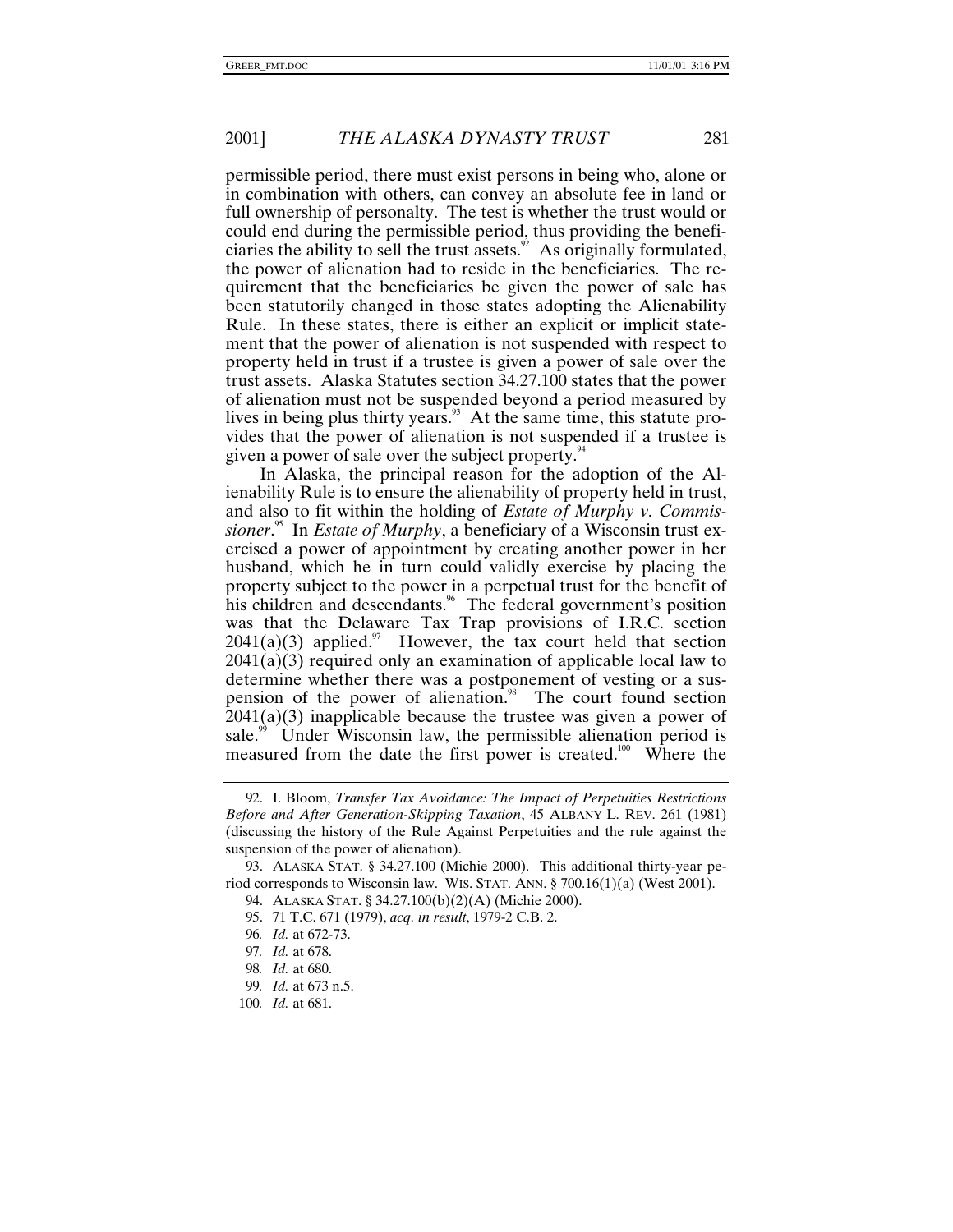trustee is given a power of sale, the power of alienation is not suspended for a period of time that cannot be ascertained by referring back to the date of the instrument creating the original power of appointment. This is for the simple reason that the power of alienation is never suspended, not even for a day. $101$  Thus, it is impossible to fall into the Delaware Tax Trap. The new Alienability Rule was adopted in the event a tax court would find Alaska's 1,000 year vesting period as being tantamount to an abolishment of the Rule Against Perpetuities. Should that occur, under the Alienability Rule dynasty trusts would still be protected from the Delaware Tax Trap under the holding of *Estate of Murphy* to which the I.R.S. has acquiesced. $102$ 

# V. WILL ALASKA LAW CONTROL THE RULE AGAINST PERPETUITIES AND SPENDTHRIFT ISSUE FOR A NON-RESIDENT BENEFICIARY?

Which state law controls when an Alaskan settlor has an Alaska governing law provision, but the beneficiaries reside in other states? The answer to this question is critical to the settlor because the underlying reason for creating the trust is to take advantage of Alaska law regarding the Rule Against Perpetuities and spendthrift protection.<sup>103</sup>

#### A. The Rule Against Perpetuities Issue

The Second Restatement of the Conflict of Laws provides that questions concerning the Rule Against Perpetuities are questions of substantial validity.104 The Restatement's position is that the validity of a trust is determined by the local law of the state designated by the settlor, provided the state has a substantial relation to the trust. $105$  With respect to intervivos dynasty trusts, there is a substantial relation to the state if the settlor is a domiciliary of the state when the trust is established.<sup>106</sup> In the case of a testamentary trust, the applicable law is that of the state where the settlor died.<sup>10</sup> Thus, Alaska law will control the Rule Against Perpetuities issue when an Alaskan establishes an intervivos irrevocable dynasty trust

<sup>101.</sup> Although only in a rare trust would a trustee not be given the power of sale, it would be wise to specifically grant this power in any dynasty trust.

<sup>102. 71</sup> T.C. 671, *acq. in result*, 1979-2 C.B. 2.

<sup>103.</sup> This Article does not address the ability of a settlor who was never a resident of Alaska to designate Alaska as the controlling law.

<sup>104.</sup> RESTATEMENT (SECOND) OF CONFLICT OF LAWS § 270 cmt. d (1971).

<sup>105</sup>*. Id*. § 269(b)(i).

<sup>106</sup>*. Id*. § 269 cmt. f.

<sup>107</sup>*. Id*.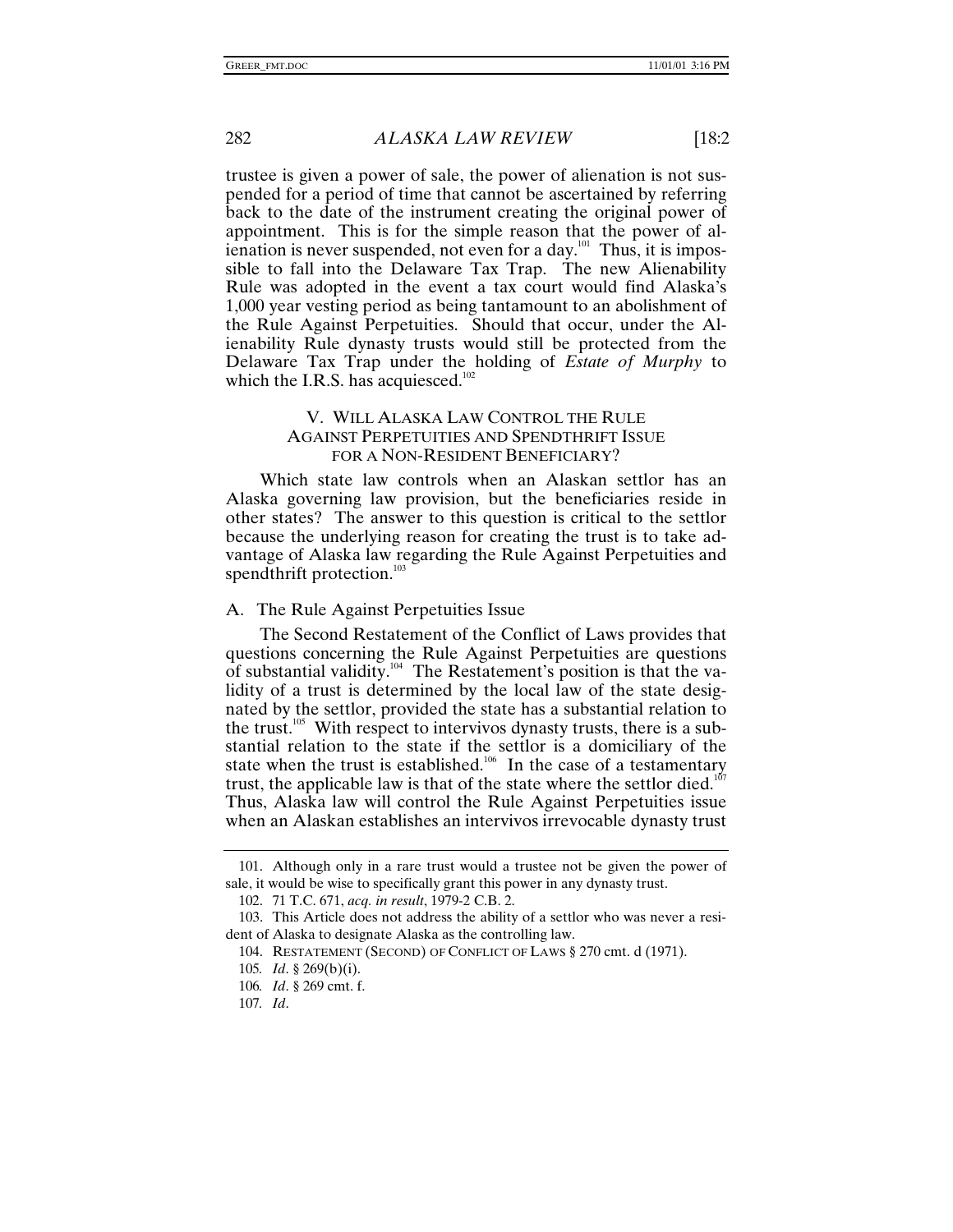and when an Alaskan testator has established a dynasty trust in his will. However, what if a testator creates a dynasty trust in his will while domiciled in Alaska and thereafter moves and dies in another state that has not abolished the Rule Against Perpetuities? Which state law controls for purposes of determining the Rule Against Perpetuities—Alaska's or the law of the state where the settlor dies? The Restatement's position is that the Alaska Rule Against Perpetuities provision would continue to be valid in the subsequent state, even though it would be invalid as violating the perpetuity law of the testator's domicile.<sup>108</sup>

# B. The Spendthrift Issue

There is an additional question as to whether a settlor's Alaska choice-of-law provision concerning Alaska spendthrift protection for the beneficiary will be upheld if the beneficiary is a nonresident of Alaska.<sup>109</sup> The controlling law for determining spendthrift protection is the law of the state where the trust administration occurs.110 Thus, if the trust administration occurs in Alaska, the Alaska spendthrift provision will be upheld even if the beneficiaries are non-residents of Alaska.<sup>111</sup> This result will occur even though the trust lacks a specific provision indicating where the trust is to be administered if the settlor names an Alaskan trustee.<sup>112</sup>

# C. Does Alaska Statutes Section 13.36.035(c) Impose an Additional Requirement Before Alaska Law Can Apply?

Alaska Statutes section 13.36.035(c) provides that Alaska law governs the validity, construction and administration of an Alaskan trust. Moreover, a provision designating Alaskan law as controlling is valid, effective and conclusive for the trust, as long as one has a trustee who is a "qualified person."<sup>113</sup> A "qualified person" is defined as an Alaska trust company or an Alaskan individual.<sup>114</sup>

<sup>108</sup>*. Id.* § 269 cmts. i, j.

<sup>109</sup>*. Id.* § 273.

<sup>110</sup>*. Id.* at cmt. a.

<sup>111</sup>*. Id.*

<sup>112</sup>*. Id.* at cmt. c.

<sup>113.</sup> ALASKA STAT. § 13.36.035(c) (Michie 2000).

<sup>114.</sup> Under Alaska Statutes section 13.36.390(2), a "qualified person" means (A) an individual who, except for brief intervals, military service, attendance at an educational or training institution, or for absences for good cause shown, resides in this state, whose true and permanent home is in this state, who does not have a present intention of moving from this state, and who has the intention of returning to this state when away;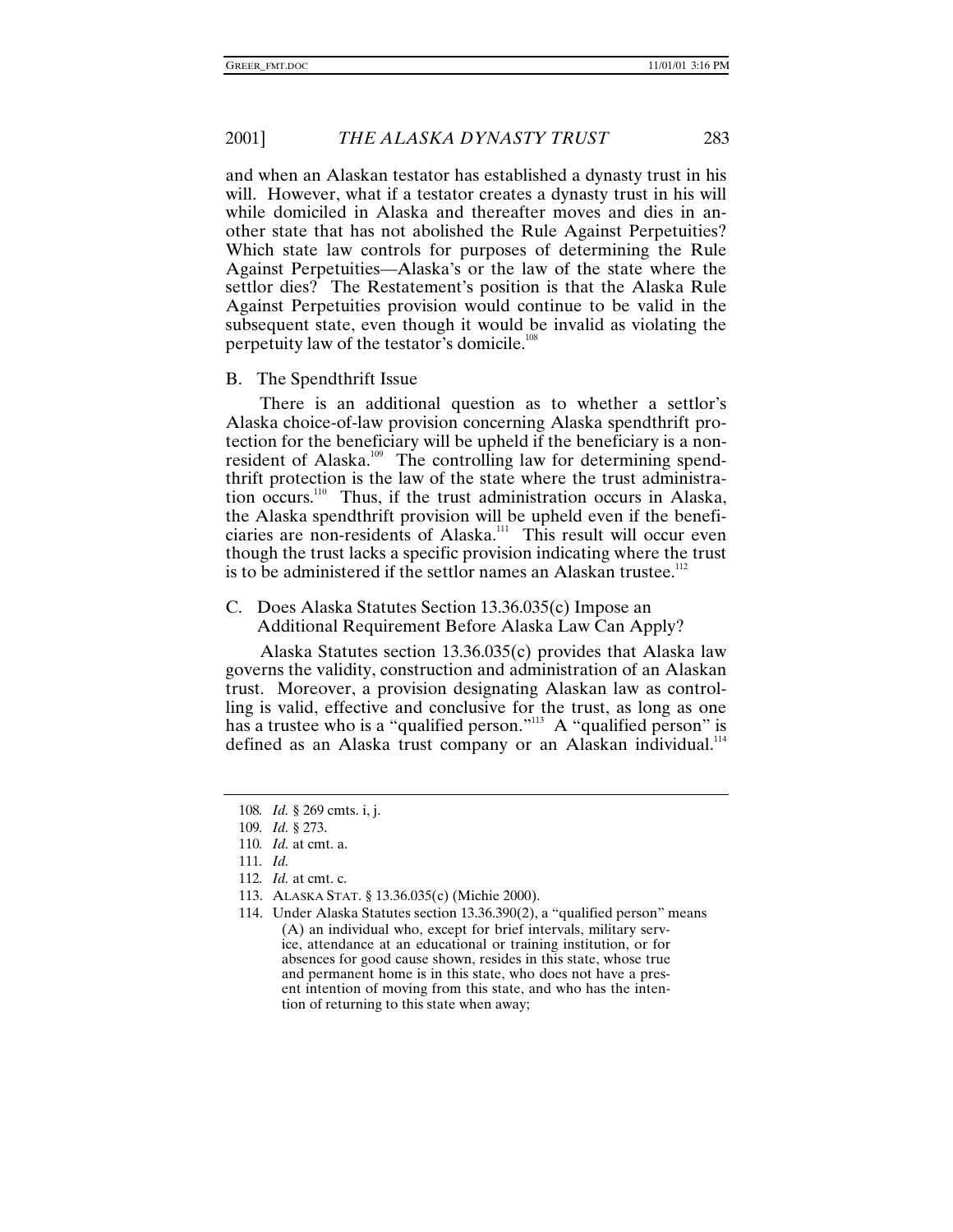The question then becomes whether Alaska Statutes section 13.36.035(c) was intended to be the exclusive means through which Alaska law could apply. Nothing in the language of section 13.36.035(c) suggests that this statute sets forth the exclusive means for an Alaska choice-of-law provision to be upheld. Under the general conflict of law principles set forth in the Second Conflict of Laws Restatement, a settlor who has a nexus with Alaska (because the settlor dies with Alaska as his domicile) or who had a nexus with Alaska (because the settlor was domiciled in Alaska at the time the trust was executed) could justifiably expect an Alaskan governing law provision to be upheld with respect to perpetuity issues despite not having an Alaskan trustee.<sup>115</sup> It would seem implausible that section 13.36.035(c) would upset this expectation because the legislative intent behind section 13.36.390 was to provide non-residents with a statutory nexus to Alaska so that Alaskan law would apply to their trusts.<sup>116</sup>

Nonetheless, to avoid any controversy as to whether Alaska law is meant to govern both the perpetuities and spendthrift issues, six provisions are suggested. First, there should be a governing law provision providing that the validity and construction of all rights under the document are governed by the law of Alaska. Second, there should be a direct expression of intent that the administration of the trust should occur in Alaska. Third, there should always be one trustee who is a qualified person as defined in Alaska Statutes section 13.36.390(2).<sup>117</sup> Fourth, the duties of that trustee shall, at a minimum, include the duty and responsibility to maintain the books and records of the trust and to prepare or to arrange for the preparation of the trust's tax returns. Fifth, at least some of the trust's assets should be deposited in Alaska; and sixth, it should be specifically stated that the spendthrift provisions enunciated in Alaska Statutes section 34.40.110 apply to each and every trust created by the terms of the instrument.<sup>1</sup>

ALASKA STAT. § 13.36.390(2) (Michie 2000)*.*

<sup>(</sup>B) a trust company that is organized under [Alaska Statutes section] 06.25 and that has its principal place of business in this state; or

<sup>(</sup>C) a bank that is organized under [Alaska Statutes section] 06.05, or a national banking association that is organized under 12 U.S.C. 21 - 216d, if the bank or national banking association possesses and exercises trust powers and has its principal place of business in this state.

<sup>115.</sup> RESTATEMENT (SECOND) OF CONFLICT OF LAWS § 269 (1971).

<sup>116.</sup> ALASKA STAT. §§ 13.36.035(c), 13.36.390 (Michie 2000).

<sup>117</sup>*. Id*. § 13.36.035(c).

<sup>118</sup>*. Id*. § 34.40.110.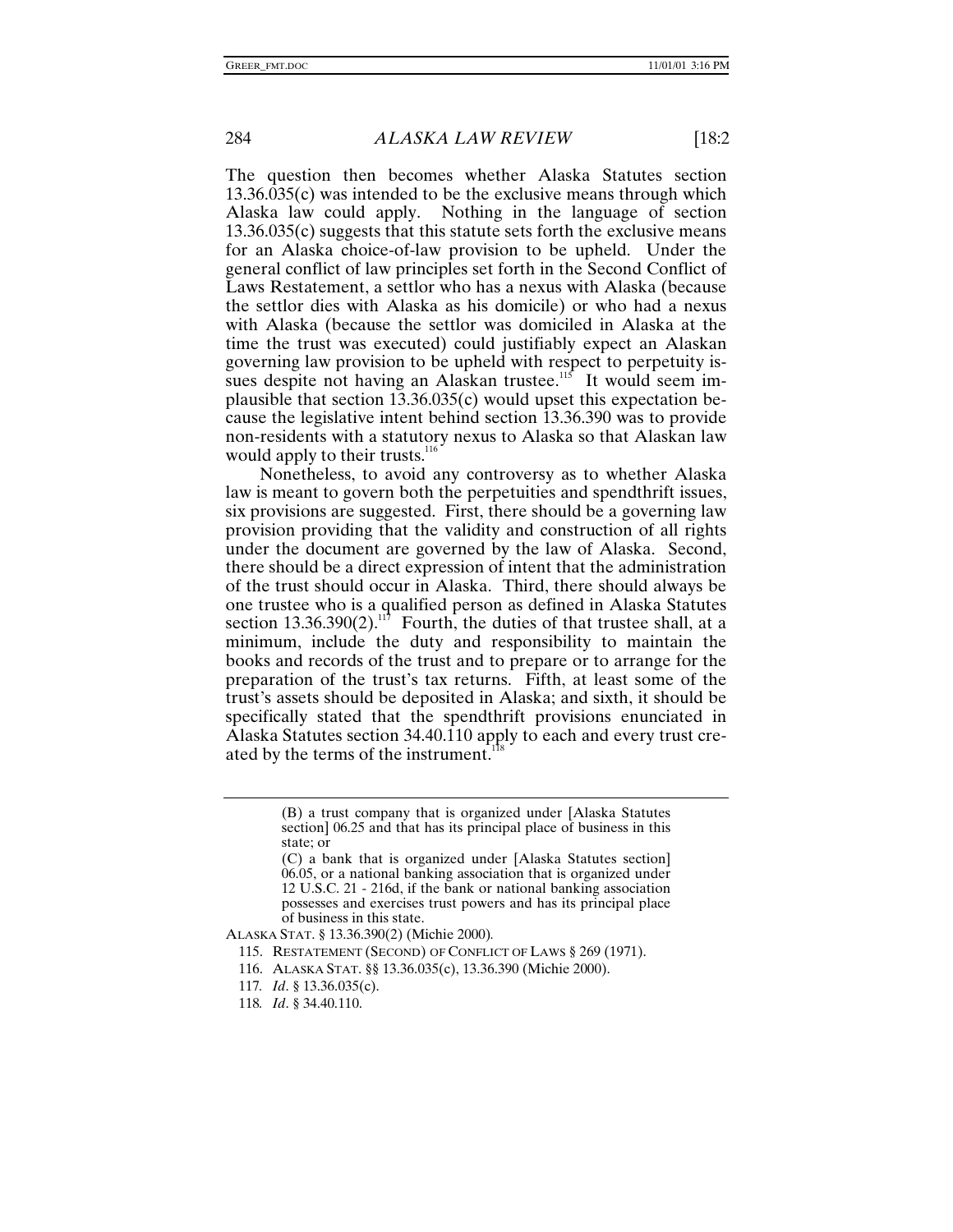#### VI. DRAFTING IN LIGHT OF EGTRRA

As indicated throughout this Article, EGTRRA has changed the tax environment in which an estate plan drafter must work. Undoubtably, the tax environment will continue to experience change. The following two observations concern the drafting of dynasty trusts in light of EGTRRA.

First, estate plans must remain flexible to meet future needs of the beneficiaries and to avoid unintended and unforeseen tax consequences. In this regard, an important provision is the ability of an independent trustee to change the terms of the trust, particularly those that are tax driven, should an amendment be advisable. Alaska law now permits the beneficiaries to go to court to change the terms of a trust to avoid an unintended or unexpected tax result. However, this still requires the involvement of a court.<sup>119</sup> It would be far more expedient to give an independent trustee the non-judicial power to change the terms of the trust.

Second, section 542 of EGTRRA adds new I.R.C. section  $1022(d)(1)(B)(iii)$ , which becomes effective in 2010. The significance of the provision is that property over which the decedent holds a power of appointment will not be eligible for the limited basis adjustment available at death under EGTRRA.<sup>120</sup> It may be important for a beneficiary to give his heirs the advantage of a basis adjustment at death, particularly if all transfer taxes are eliminated and the only tax left is the income tax. After first considering any tax consequences to the beneficiaries, a method of accomplishing this, and at the same time providing future flexibility, is to give an independent trustee the power to terminate the trust by making a distribution of the trust assets to the then current beneficiary.

#### VII. CONCLUSION

Alaska's new Rule Against Perpetuities keeps Alaska on the cutting edge of the nationwide trust industry. States that have fallen into the Delaware Tax Trap when they abolished their Rule Against Perpetuities or other states that are contemplating abolishing their Rule Against Perpetuities will look upon the Alaska statutes as a model to emulate.<sup>121</sup> When one considers that the

<sup>119</sup>*. Id*. §§ 13.36.345-13.36.390.

<sup>120.</sup> Economic Growth and Tax Relief Reconciliation Act of 2001, Pub. L. No. 107-16, § 542, 115 Stat. 38, (to be codified at I.R.C. § 1022(a)-(b)).

<sup>121.</sup> Arizona, Colorado, Delaware, Idaho, Rhode Island and Virginia have all fallen into the Delaware Tax Trap. *See* Stephen E. Greer, *The Delaware Tax Trap and the Abolition of the Rule Against Perpetuities*, EST. PLAN., Feb. 2001, at 68.